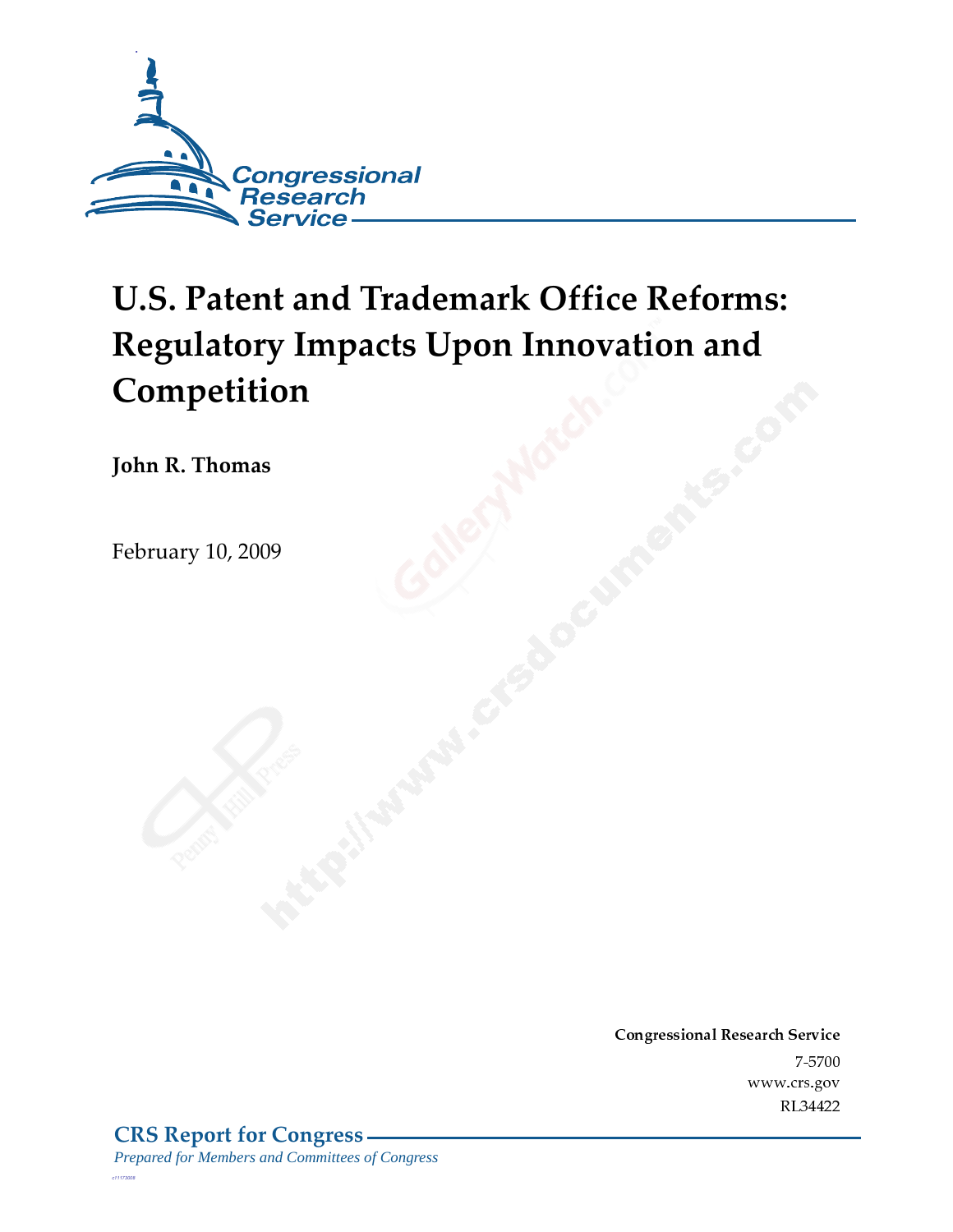# Summary

.

Congressional interest in the patent system has been evidenced by discussion of substantial reform bills in previous sessions. Alongside these congressional proposals, the United States Patent and Trademark Office (USPTO) has engaged in a significant rulemaking effort in recent years. This process culminated in new rules that would make several significant changes to the patent acquisition process.

First, the rules would limit the number of "continued applications" that could be filed, absent a petition and showing by the patent applicant of the need for such applications. Stated generally, a continued application is one that has been re-filed at the USPTO, commonly following an examiner's rejection. The USPTO has justified this limitation on the basis that the increasing number of continued examination filings is hampering its ability to review new applications.

Second, the rules would limit the number of "claims" that can be filed in a particular patent application, unless the applicant supplies the USPTO with an "Examination Support Document" in furtherance of that application. The USPTO asserts that these rules would lead to a more effective examination process.

Critics of the new rules contend that they will negatively impact the ability of innovators to obtain effective proprietary rights. Legal challenges to the rules resulted in the April 1, 2008 decision in *Tafas v. Dudas*. There, the U.S. District Court for the Eastern District of Virginia concluded that the USPTO claims and continued application rules were substantive in nature. Because Congress has not granted general substantive rulemaking power to the USPTO, the District Court declared that the rules were void and therefore unenforceable. The USPTO has appealed that judgment. At the time of the publication of this report, this outcome of this appeal is not yet available.

In addition, the USPTO has proposed reforms that would impose additional applicant disclosure obligations with respect to "Information Disclosure Statements" filed in support of a particular patent application. The USPTO has not yet taken action concerning this rule.

Should Congress conclude that the current situation with respect to claims and continued application practice at the USPTO is satisfactory, then no action need be taken. If Congress wishes to intervene, however, a number of options present themselves. Congress could expressly provide the USPTO with regulatory authority to specify the circumstances under which a patent applicant may file a continued application. Other possibilities include providing the USPTO with substantive rulemaking authority and more specific reforms directed to the relevant substantive provisions of the Patent Act.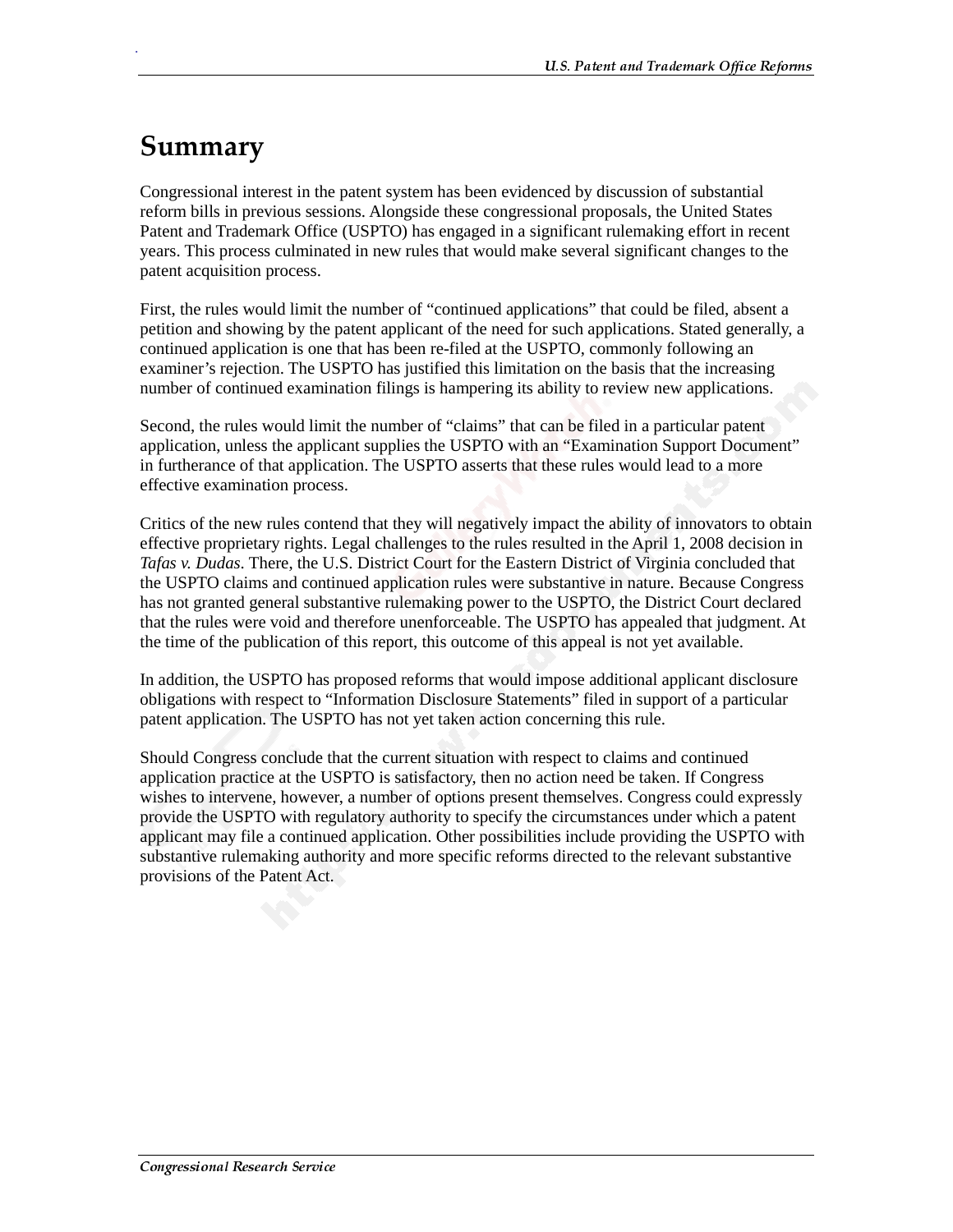# **Contents**

#### Contacts

|--|--|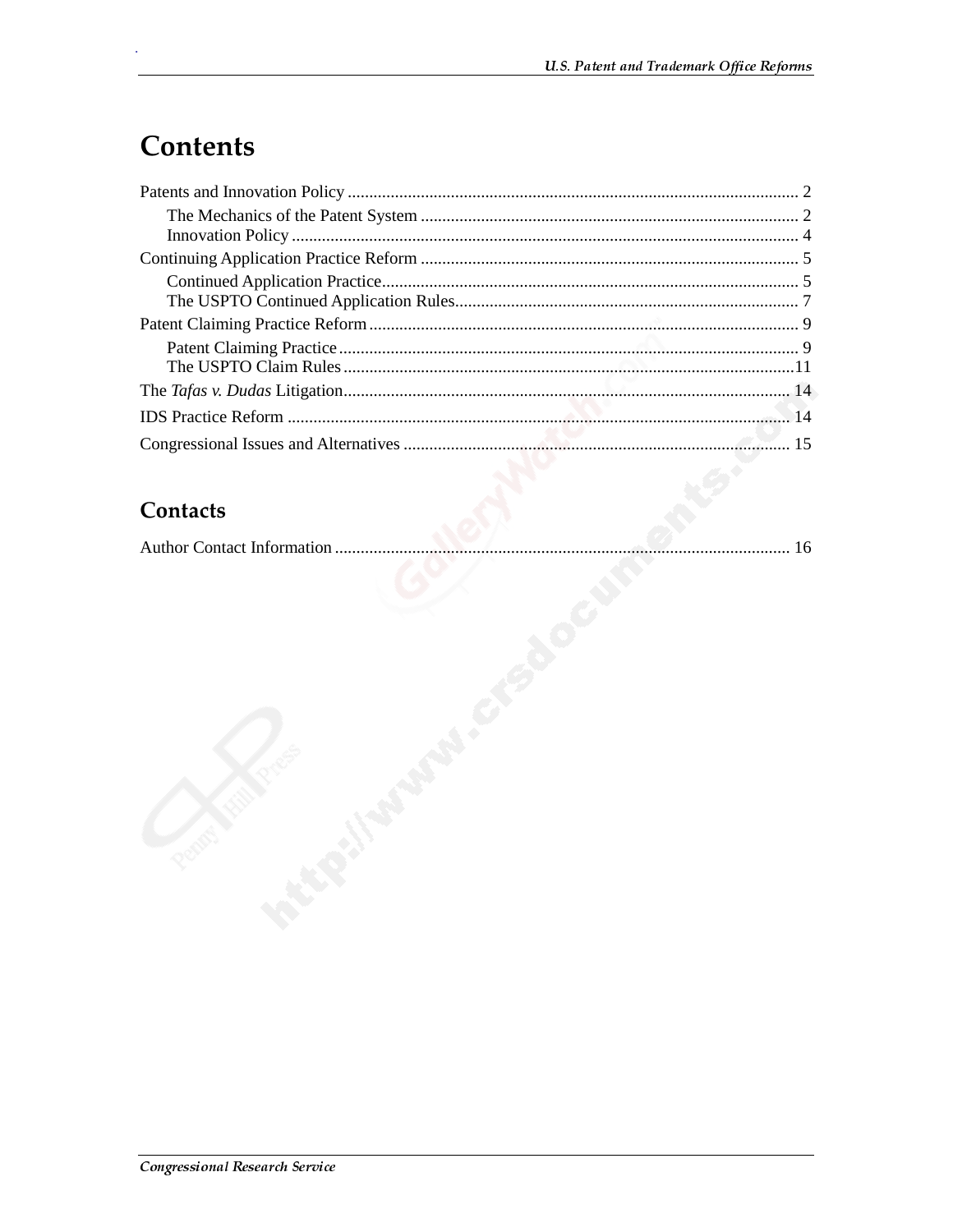egislative interest in the patent system has been evidenced by substantial discussion of omnibus reform bills.<sup>1</sup> Some of the reforms considered in the  $110<sup>th</sup>$  Congress, but ultimately not enacted, would have impacted the United States Patent and Trademark egislative interest in the patent system has been evidenced by substantial discussion of omnibus reform bills.<sup>1</sup> Some of the reforms considered in the  $110^{th}$  Congress, but ultimately not enacted, would have impacted th changes to the rules governing the publication of pending patent applications,<sup>3</sup> and third party submission of information to the USPTO that may be pertinent to the decisions whether to allow a patent to issue or not.<sup>4</sup>

Alongside these congressional proposals, the USPTO itself has engaged in a substantial rulemaking effort in recent years. This process culminated in new rules that would make several significant changes to the patent acquisition process. First, the rules would limit the number of "claims" that can be filed in a particular patent application, unless the applicant supplies the USPTO with an "Examination Support Document" in furtherance of that application.<sup>5</sup> Second, the rules would limit the number of "continued applications" that could be filed, absent a petition and showing by the patent applicant of the need for such applications.<sup>6</sup> In addition, the USPTO has proposed reforms that would impose additional applicant disclosure obligations with respect to "Information Disclosure Statements" filed in support of a particular patent application.<sup>7</sup>

The USPTO rules concerning claims and continued applications are controversial. Some patent professionals are concerned that the rules would make the process of patent acquisition more costly, impede the ability of innovators to protect their inventions adequately, and ultimately harm innovation. Some have also opined that the rules are inconsistent with the provisions of the governing patent legislation, the Patent Act of 1952. On the other hand, other observers believe that current claiming and continued application practices are subject to abuses that can potentially place undue burdens upon the USPTO during its examination tasks, be harmful to competitive industry, and at times work against the public interest.<sup>8</sup> These observers favor reforms that would limit what they see as applicant abuses of the current system.

Criticisms of the USPTO rules have led to legal challenges before the U.S. District Court for the Eastern District of Virginia. The result was the April 1, 2008 decision in *Tafas v. Dudas*.<sup>9</sup> There,

j

<sup>1</sup> *See* CRS Report RL33996, *Patent Reform in the 110th Congress: Innovation Issues*, by John R. Thomas and Wendy H. Schacht.

<sup>&</sup>lt;sup>2</sup> H.R. 1908 at § 6; S. 1145 at § 5.

<sup>&</sup>lt;sup>3</sup> H.R. 1908 at § 9; S. 1145 at § 7.

 $^{4}$  H.R. 1908 at § 9; S. 1145 at § 7.

<sup>5</sup> *See* Department of Commerce, Patent and Trademark Office, Final Rule "Change to Practice for Continued Examination Filings, Patent Applications Containing Patentably Indistinct Claims, and Examination of Claims in Patent Applications," 72 *Federal Register* (August 21, 2007), 46716 (hereinafter "USPTO Rules").

 $^6$   $\mathit{Id}.$ 

<sup>&</sup>lt;sup>7</sup> Department of Commerce, USPTO, "Changes to Information Disclosure Statement Requirements and Other Related Matters," 71 *Federal Register* 38,808 (July 10, 2006) (hereinafter "IDS Notice"). In addition to the reforms with respect to claiming, continued applications, and IDS practice, the USPTO has also proposed changes to the rules governing claims that define alternative inventions, *see* Department of Commerce, USPTO, "Examination of Patent Applications That Include Claims Containing Alternative Language," 72 *Federal Register* 44,992 (August 10, 2007), and has also provided for accelerated examination in certain circumstances, *see* Department of Commerce, USPTO, "Changes to Practice for Petitions in Patent Applications to Make Special and for Accelerated Examination," 71 *Federal Register* 36,323 (June 26, 2006).

<sup>8</sup> *See* Mark A. Lemley & Kimberly A. Moore, "Ending Abuse of Patent Continuations," 84 *Boston University Law Review* (2004), 63.

<sup>9</sup> *See* Tafas v. Dudas, Case No. 1:07cv846 (E.D. Va. 2007); Smithkline Beecham Corp. v. Dudas, Case No. 1:07cv1008 (continued...)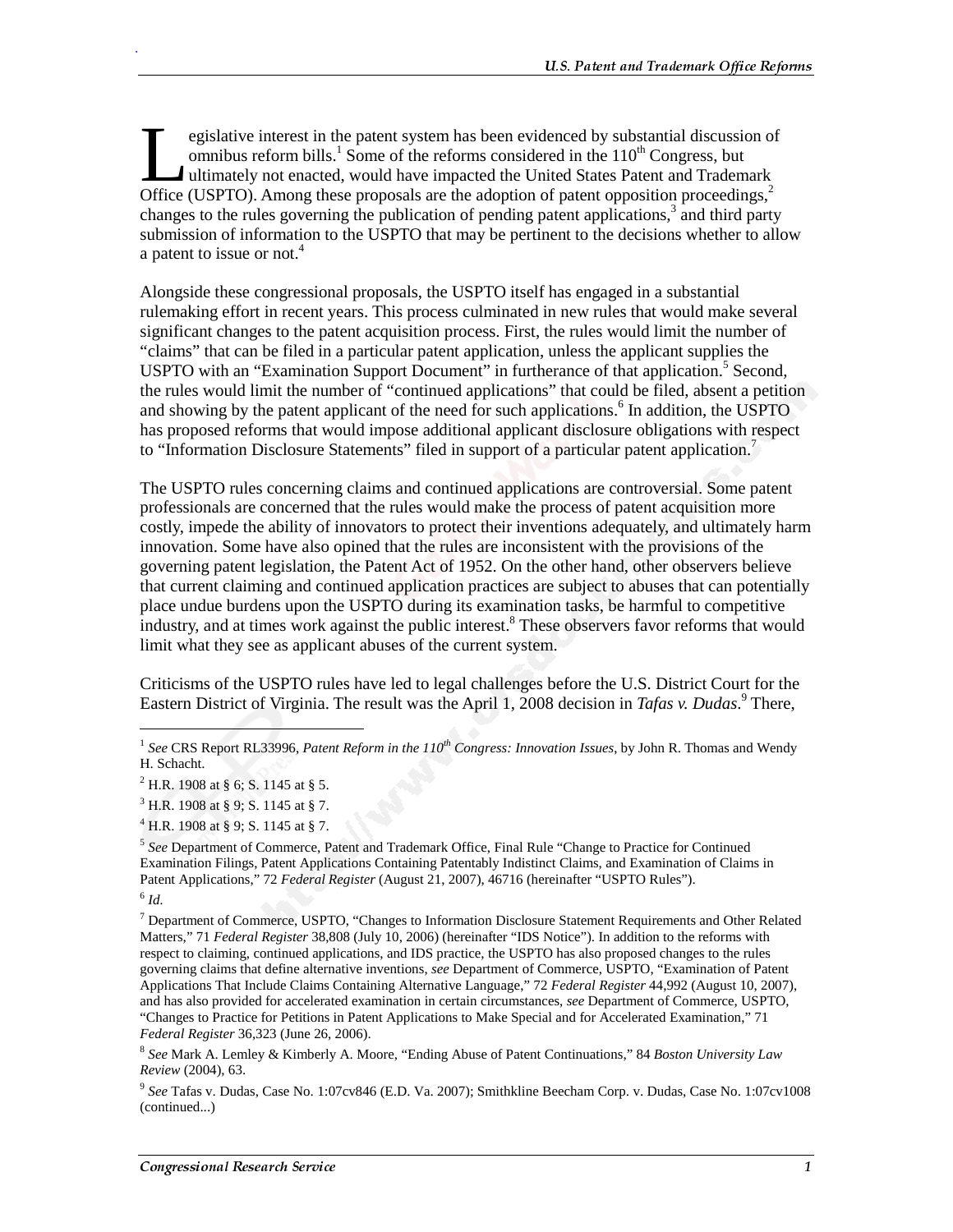the U.S. District Court for the Eastern District of Virginia concluded that the USPTO claims and continued application rules were substantive in nature. Because Congress has not granted general substantive rulemaking power to the USPTO, the District Court declared that the rules were void and therefore unenforceable. The USPTO has appealed this judgment. At the time of the publication of this report, this outcome of this appeal is not yet available.

Congressional response to the claims and continuing application rules has thus far been limited. In the  $110^{th}$  Congress, H.R. 1908 would have expressly provided the USPTO with regulatory authority to specify the circumstances under which a patent applicant may file a continuing application.<sup>10</sup> That bill passed the House on September 7, 2007, as the "Patent Reform Act of 2007." No other legislation in the  $110<sup>th</sup>$  Congress—including S. 1145, the Senate legislation also titled the "Patent Reform Act of 2007"—addressed the new USPTO rules.

This report reviews the USPTO rules that would restrict claims and continuing applications. It begins by offering a summary of the patent system and the role of patents in innovation policy. The context, details, and legal challenges to the new USPTO rules are then explained. The report then offers both the policy justifications for the new rules, as well as concerns that patent professionals and other observers have expressed over their effectiveness and impact. The report closes by identifying congressional issues and options.

### **Patents and Innovation Policy**

#### The Mechanics of the Patent System

The U.S. Constitution provides Congress with the power "To promote the Progress of Science and useful Arts, by securing for limited Times to ... Inventors the exclusive Right to their ... Discoveries.... "<sup>11</sup> In accordance with the Patent Act of 1952 (the "Patent Act"), <sup>12</sup> an inventor may seek the grant of a patent by preparing and submitting an application to the USPTO. USPTO officials known as examiners then determine whether the invention disclosed in the application merits the award of a patent.<sup>13</sup>

In determining whether to approve a patent application, a USPTO examiner will consider whether the submitted application fully discloses and distinctly claims the invention.14 In particular, the application must enable persons skilled in the art to make and use the invention without undue experimentation.<sup>15</sup> In addition, the application must disclose the "best mode," or preferred way, that the applicant knows to practice the invention.<sup>16</sup>

 $\overline{a}$ 

<sup>(...</sup>continued)

<sup>(</sup>E.D. Va. 2007).

 $10$  H.R. 1908, § 14.

<sup>&</sup>lt;sup>11</sup> U.S. Constitution, Article I, Section 8, Clause 8.

<sup>&</sup>lt;sup>12</sup> P.L. 82-593, 66 Stat. 792 (codified at Title 35 of the United States Code).

<sup>13 35</sup> U.S.C. § 131 (2006).

<sup>14 35</sup> U.S.C. § 112 (2006).

<sup>15</sup> *See* Invitrogen Corp. v. Clontech Labs., Inc., 429 F.3d 1052, 1070-71 (Fed. Cir. 2005).

<sup>16</sup> *See* High Concrete Structures, Inc. v. New Enterprise Stone and Lime Co., 377 F.3d 1379, 1382 (Fed. Cir. 2004).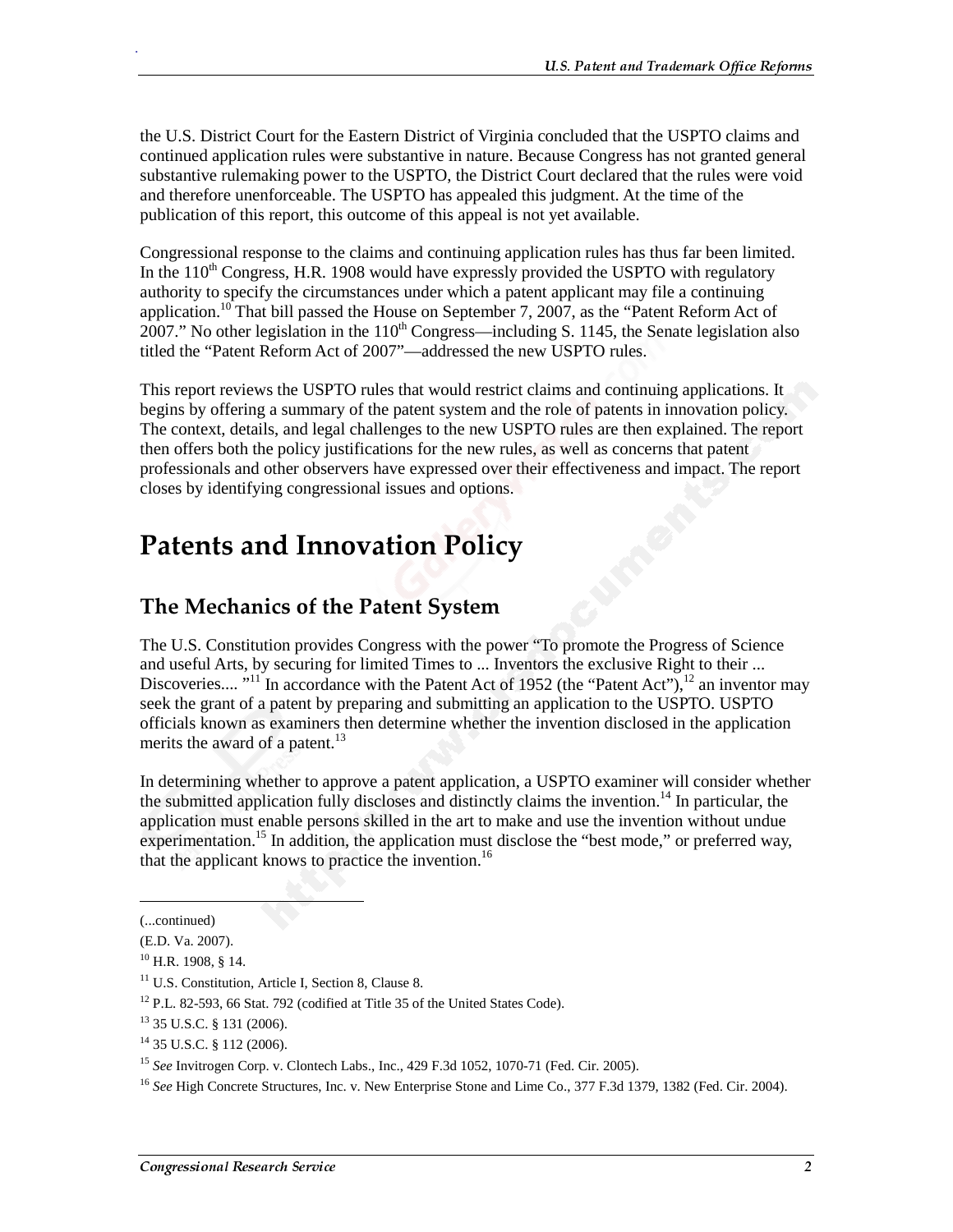The examiner will also determine whether the invention itself fulfills certain substantive standards set by the patent statute. To be patentable, an invention must meet four primary requirements. First, the invention must fall within at least one category of patentable subject matter. According to the Patent Act, an invention which is a "process, machine, manufacture, or composition of matter" is eligible for patenting.<sup>17</sup> Second, the invention must be useful, a requirement that is satisfied if the invention is operable and provides a tangible benefit.<sup>18</sup>

Third, the invention must be novel, or different, from subject matter disclosed by an earlier patent, publication, or other state-of-the-art knowledge.<sup>19</sup> Finally, an invention is not patentable if "the subject matter as a whole would have been obvious at the time the invention was made to a person having ordinary skill in the art to which said subject matter pertains."20 This requirement of "nonobviousness" prevents the issuance of patents claiming subject matter that a skilled artisan would have been able to implement in view of the knowledge of the state of the art.<sup>21</sup>

If the USPTO allows the patent to issue, its owner obtains the right to exclude others from making, using, selling, offering to sell or importing into the United States the patented invention.<sup>22</sup> Those who engage in those acts without the permission of the patentee during the term of the patent can be held liable for infringement. Adjudicated infringers may be enjoined from further infringing acts.<sup>23</sup> The patent statute also provides for an award of damages "adequate to compensate for the infringement, but in no event less than a reasonable royalty for the use made of the invention by the infringer."<sup>24</sup>

The maximum term of patent protection is ordinarily set at 20 years from the date the application is filed.<sup>25</sup> At the end of that period, others may employ that invention without regard to the expired patent.

Patent rights do not enforce themselves. Patent proprietors who wish to compel others to respect their rights must commence enforcement proceedings, which most commonly consist of litigation in the federal courts. Although issued patents enjoy a presumption of validity, accused infringers may assert that a patent is invalid or unenforceable on a number of grounds. The Court of Appeals for the Federal Circuit (Federal Circuit) possesses nationwide jurisdiction over most patent appeals from the district courts.<sup>26</sup> The Supreme Court enjoys discretionary authority to review cases decided by the Federal Circuit.<sup>27</sup>

 $\overline{a}$ 

<sup>&</sup>lt;sup>17</sup> 35 U.S.C. § 101 (2006).

<sup>18</sup> *Id. See* In re Fischer, 421 F.3d 1365, 1371 (Fed. Cir. 2005).

 $19$  35 U.S.C. § 102 (2006).

 $20$  35 U.S.C. § 103(a) (2006).

<sup>21</sup> *See* KSR International Co. v. Teleflex Inc., 127 S.Ct. 1727 (2007).

 $22$  35 U.S.C. § 271(a) (2006).

<sup>23 35</sup> U.S.C. § 283 (2006). *See* eBay Inc. v. MercExchange L.L.C., 126 S.Ct. 1837 (2006).

 $24$  35 U.S.C. § 284 (2006).

<sup>&</sup>lt;sup>25</sup> 35 U.S.C. § 154(a)(2) (2006). Although the patent term is based upon the filing date, the patentee obtains no enforceable legal rights until the USPTO allows the application to issue as a granted patent. A number of Patent Act provisions may modify the basic 20-year term, including examination delays at the USPTO and delays in obtaining marketing approval for the patented invention from other federal agencies.

 $26$  28 U.S.C. § 1295(a)(1) (2006).

 $27$  28 U.S.C. § 1254(1) (2006).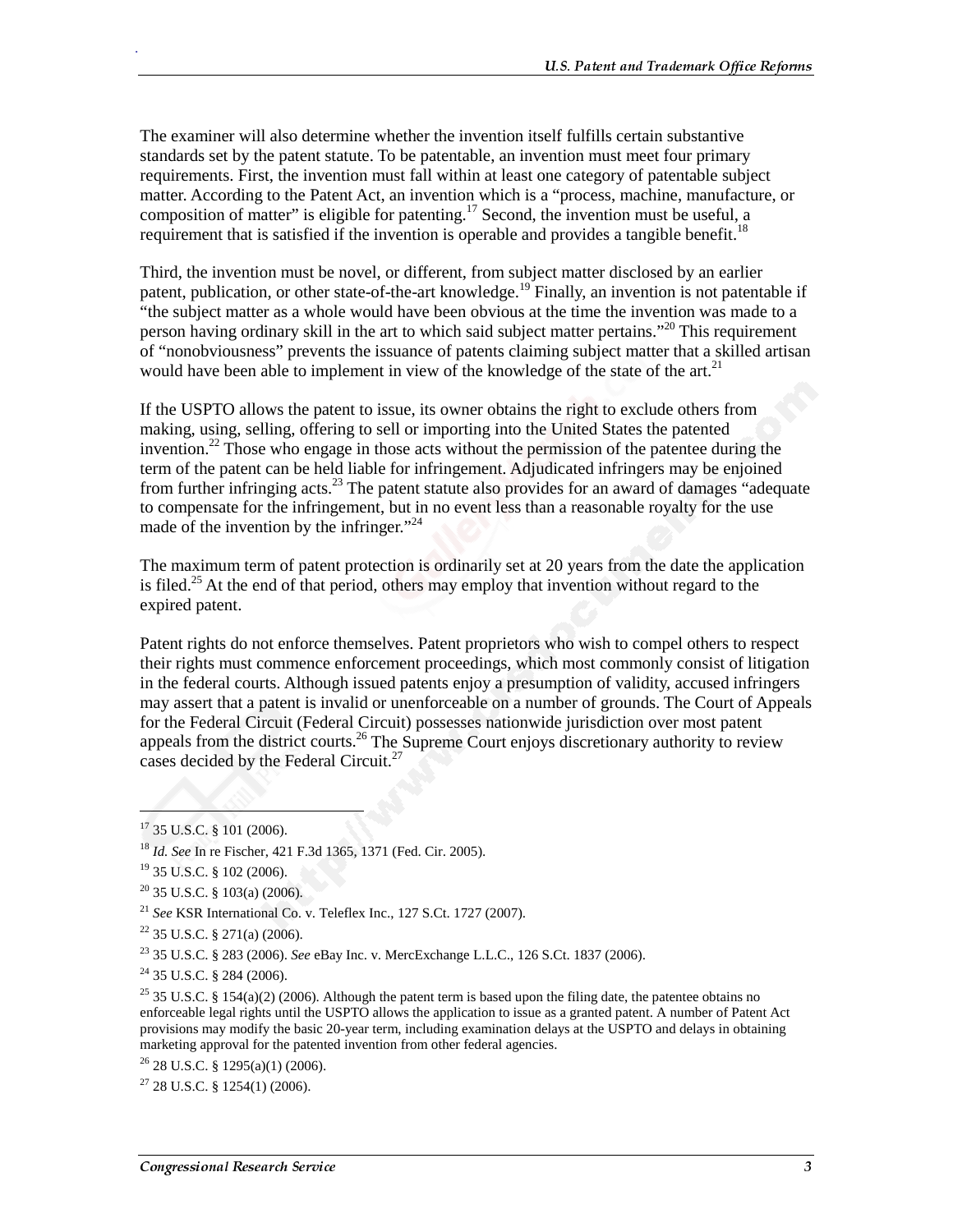#### **Innovation Policy**

.

Patent ownership is perceived to encourage innovation, which in turn leads to industry advancement and economic growth. One characteristic of the new knowledge that results from innovation is that it is a "public good." Public goods are non-rivalrous and non-excludable, for use of the good by one individual does not limit the amount of the good available for consumption by others, and no one can be prevented from using that good.<sup>28</sup>

The lack of excludability in particular is believed to result in an environment where too few inventions would be made. Absent a patent system, "free riders" could easily duplicate and exploit the inventions of others. Further, because they incurred no cost to develop and perfect the technology involved, copyists could undersell the original inventor. Aware that they would be unable to capitalize upon their inventions, individuals might be discouraged from innovating in the first instance. The patent system corrects this market failure problem by providing innovators with an exclusive interest in their inventions, thereby allowing them to capture their marketplace value.<sup>29</sup>

The patent system purportedly serves other goals as well. The patent law encourages the disclosure of new products and processes, for each issued patent must include a description sufficient to enable skilled artisans to practice the patented invention.<sup>30</sup> At the close of the patent's twenty-year term, $31$  others may employ the claimed invention without regard to the expired patent. In this manner the patent system ultimately contributes to the growth of the public domain.

Even during their term, issued patents may encourage others to "invent around" the patentee's proprietary interest. A patentee may point the way to new products, markets, economies of production and even entire industries. Others can build upon the disclosure of a patent instrument to produce their own technologies that fall outside the exclusive rights associated with the patent.<sup>32</sup>

The regime of patents has also been identified as a facilitator of markets. Absent patent rights, an inventor may have scant tangible assets to sell or license. In addition, an inventor might otherwise be unable to police the conduct of a contracting party. Any technology or know-how that has been disclosed to a prospective licensee might be appropriated without compensation to the inventor. The availability of patent protection decreases the ability of contracting parties to engage in opportunistic behavior. By lowering such transaction costs, the patent system may make transactions concerning information goods more feasible. $33$ 

j

<sup>28</sup> *See* Dotan Oliar, "Making Sense of the Intellectual Property Clause: Promotion of Progress as a Limitation on Congress's Intellectual Property Power," 94 *Georgetown Law Journal* (2006), 1771.

<sup>29</sup> *See* Dan L. Burk & Mark A. Lemley, "Is Patent Law Technology-Specific?," 17 *Berkeley Technology Law Journal* (2002), 1155.

<sup>30 35</sup> U.S.C. § 112 (2006).

 $31$  35 U.S.C. § 154 (2006).

<sup>32</sup> *See* Rebecca Eisenberg, "Patents and the Progress of Science: Exclusive Rights and Experimental Use," 56 *University of Chicago Law Review* (1989), 1017.

<sup>33</sup> Robert P . Merges, "Intellectual Property and the Costs of Commercial Exchange: A Review Essay," 93 *Michigan Law Review* (1995), 1570.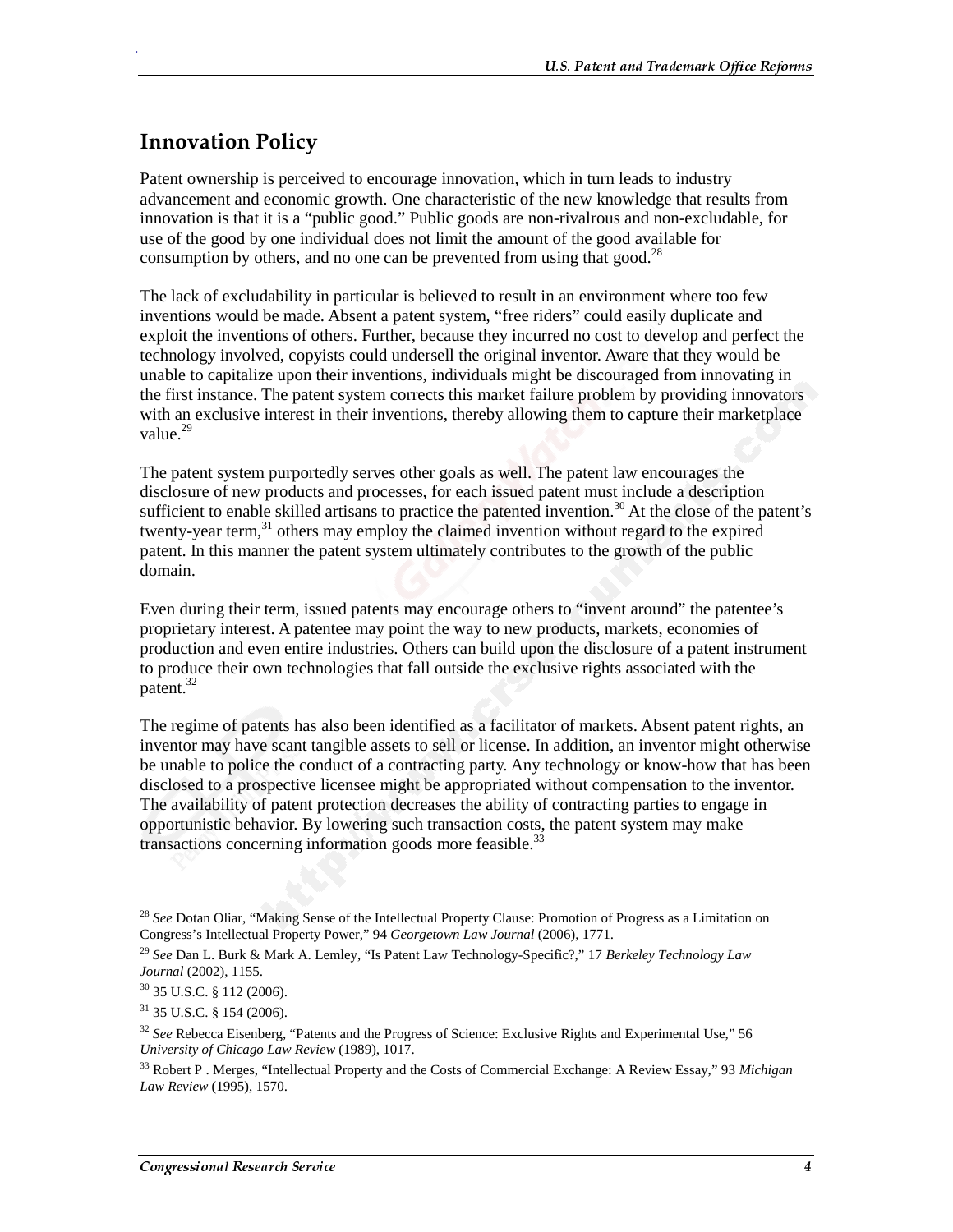Through these mechanisms, the patent system can act in a more socially desirable way than its chief legal alternative, trade secret protection. Trade secrecy guards against the improper appropriation of valuable, commercially useful and secret information. In contrast to patenting, trade secret protection does not result in the disclosure of publicly available information. That is because an enterprise must take reasonable measures to keep secret the information for which trade secret protection is sought. Taking the steps necessary to maintain secrecy, such as implementing physical security measures, also imposes costs that may ultimately be unproductive for society.<sup>34</sup>

The patent system has long been subject to criticism, however. Some observers have asserted that the patent system is unnecessary due to market forces that already suffice to create an optimal level of innovation. The desire to obtain a lead time advantage over competitors, as well as the recognition that passive firms may lose out to their more innovative rivals, may provide sufficient inducement to invent without the need for further incentives.<sup>35</sup> Other commentators believe that the patent system encourages industry concentration and presents a barrier to entry in some markets.<sup>36</sup>

Because the relationship between the rate of innovation and the availability of patent rights is not well-understood, we lack rigorous analytical methods for studying the impact of the patent system upon the economy as a whole. As a result, current economic and policy tools do not allow us to calibrate the patent system precisely in order to produce an optimal level of investment in innovation. Thus, each of these arguments for and against the patent system remain open to challenge by those who are unpersuaded by their internal logic.

# **Continuing Application Practice Reform**

#### **Continued Application Practice**

The Patent Act allows inventors to file "continued applications."<sup>37</sup> Stated generally, a continued application is one that has been "re-filed" at the USPTO, commonly following the rejection of some or all of its claims. Continued patent applications allow inventors to extend the period of examination at the USPTO in order to negotiate further with a patent examiner, amend claims, submit new claims, and gain additional time to prepare evidence to be submitted to the USPTO in support of their applications, among other potential benefits.<sup>38</sup>

Under current patent practice, several different types of continued applications exist. A "continuation" application discloses the same subject matter as the original application.<sup>39</sup> A "continuation-in-part" application, or CIP, adds some additional subject matter to the original

j

<sup>34</sup> David D. Friedman *et al.*, "Some Economics of Trade Secret Law," 5 *Journal of Economic Perspectives* (1991), 61.

<sup>35</sup> *See* Frederic M. Sherer, *Industrial Market Structure and Economic Performance* (1970), 384-87.

<sup>36</sup> *See* John R. Thomas, "Collusion and Collective Action in the Patent System: A Proposal for Patent Bounties," *University of Illinois Law Review* (2001), 305.

 $37$  35 U.S.C. § 120 (2006). Continued applications are also commonly termed "continuing" applications.

<sup>38</sup> See Gary C. Ganzi, "Patent Continuation Practice and Public Notice: Can They Coexist?," 89 *Journal of the Patent and Trademark Office Society* 545, 574-80 (July 2007).

<sup>39</sup> *See* Transco Products Inc. v. Performance Contracting Inc., 38 F.3d 551, 555 (Fed. Cir. 1994).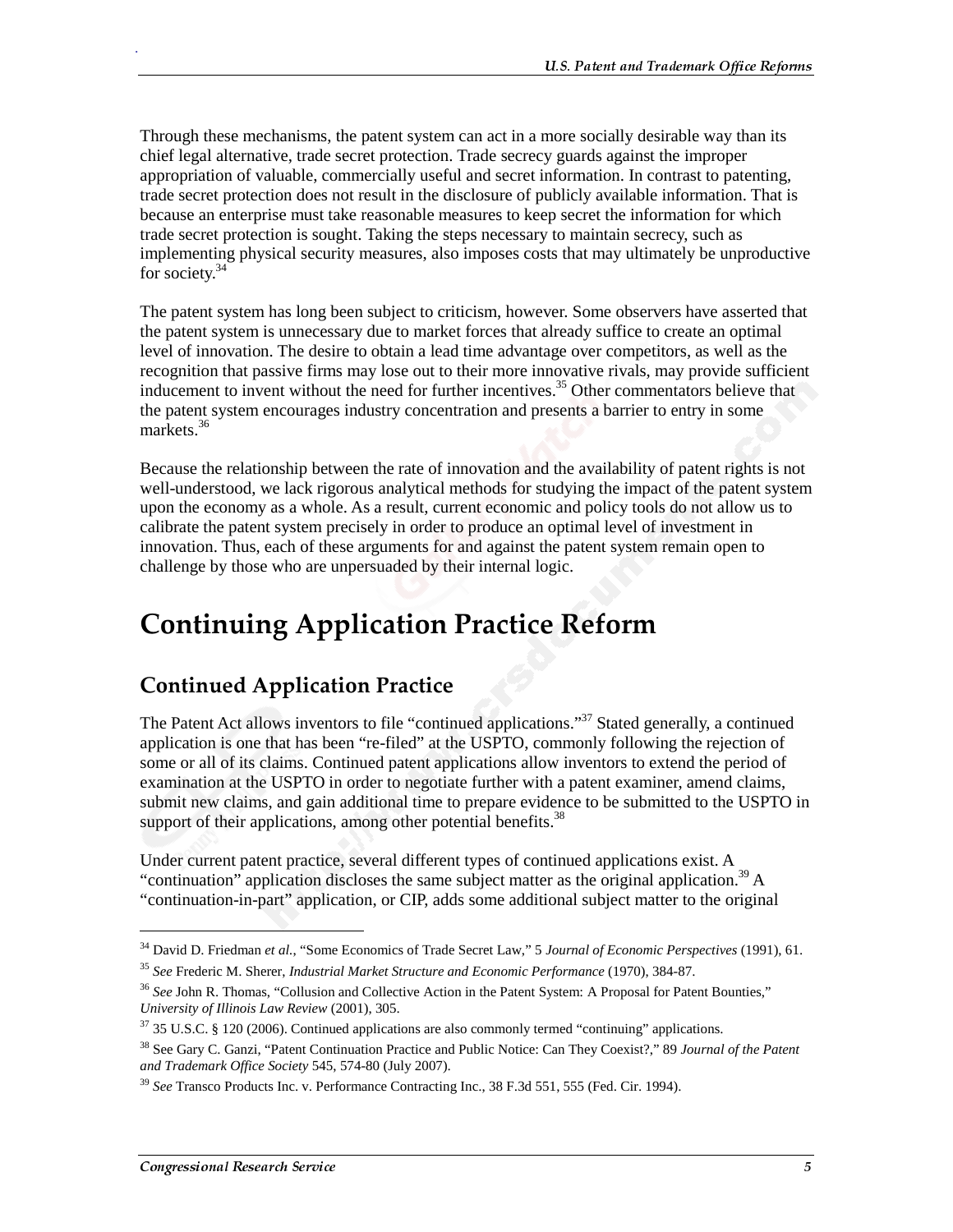application.<sup>40</sup> Finally, a "request for continued application," or RCE, allows applicants to request additional examination of an application without the need to file a continuation application.<sup>41</sup>

A simple example illustrates continuation practice. Suppose that an inventor files a patent application on January 1, 2000. After the USPTO examiner subsequently issues a "final rejection" of that application, the inventor files a continuation application on February 1, 2004. The continuation application includes the same disclosure as the 2000 application. By filing it, the inventor may continue to assert to the USPTO that a patent should issue on that invention. If the USPTO approves the continuation application, it will issue as a patent that expires on January 1, 2020—twenty years from the date of filing of the original or "parent" application.

Section 120 of the Patent Act imposes several technical requirements that must be met with respect to continuation applications. First, the continuation application must be filed prior to the patenting, abandonment, or termination of proceedings of its predecessor application. Second, the predecessor and continuation application must have at least one inventor in common. Third, the continuation application must expressly identify the predecessor application.<sup>42</sup>

Finally, to be entitled to the benefit of the predecessor application, claims within the continuation application must be fully supported by the technical disclosure found within the predecessor application. Claims that reference "new matter" found in the continued application, but not in the predecessor application, are entitled only to the actual filing date of the continued application. As noted earlier, such an application is termed a "continuation-in-part," or  $\text{CIP}^{43}$ 

It should be appreciated that an applicant may file a continuation application even though the "parent" application has resulted in an issued patent itself. Even in circumstances where the USPTO examiner has allowed all of the claims of a patent application to issue, the inventor may nonetheless file a continuation application. He may do so in order to obtain broader claims, to obtain claims that more closely track his competitor's products, or for any other reason.

Continued applications are widely used in modern patent practice. In 2006, about 29.4% of the applications filed at the USPTO were continued applications, as compared to approximately 18.9% in 1990 and approximately 11.4% in 1980.<sup>44</sup> Furthermore, the relevant provisions of the Patent Act place no numerical limits upon the number of continued applications that may be filed. Many existing U.S. patents have relied upon a chain of four, five, or even greater number of continuations, CIPs, and RCEs.<sup>45</sup>

j <sup>40</sup> *Id.*

.

44 USPTO Rules, *supra*, at 46,718.

<sup>45</sup> *See, e.g.,* Hyatt v. Dudas, 492 F.3d 1365, 1367 (Fed. Cir. 2007) (observing that the five applications at issue in the litigation were "all continuation applications with lineages that can be traced back for decades.").

<sup>41 35</sup> U.S.C. § 132(b) (2006).

<sup>42 35</sup> U.S.C. § 120 (2006).

<sup>43</sup> *See also* Leesona Corp. v. Varta Batteries, Inc., 522 F. Supp. 1304, 1335 n.153 (D. Del. 1981) ("by definition continuation-in-part applications add matter not disclosed in earlier applications. But, in the face of intervening art, any "new matter" disclosed in a continuation-in-part application cannot be accorded a filing date earlier than the date of filing of the continuation-in-part application.").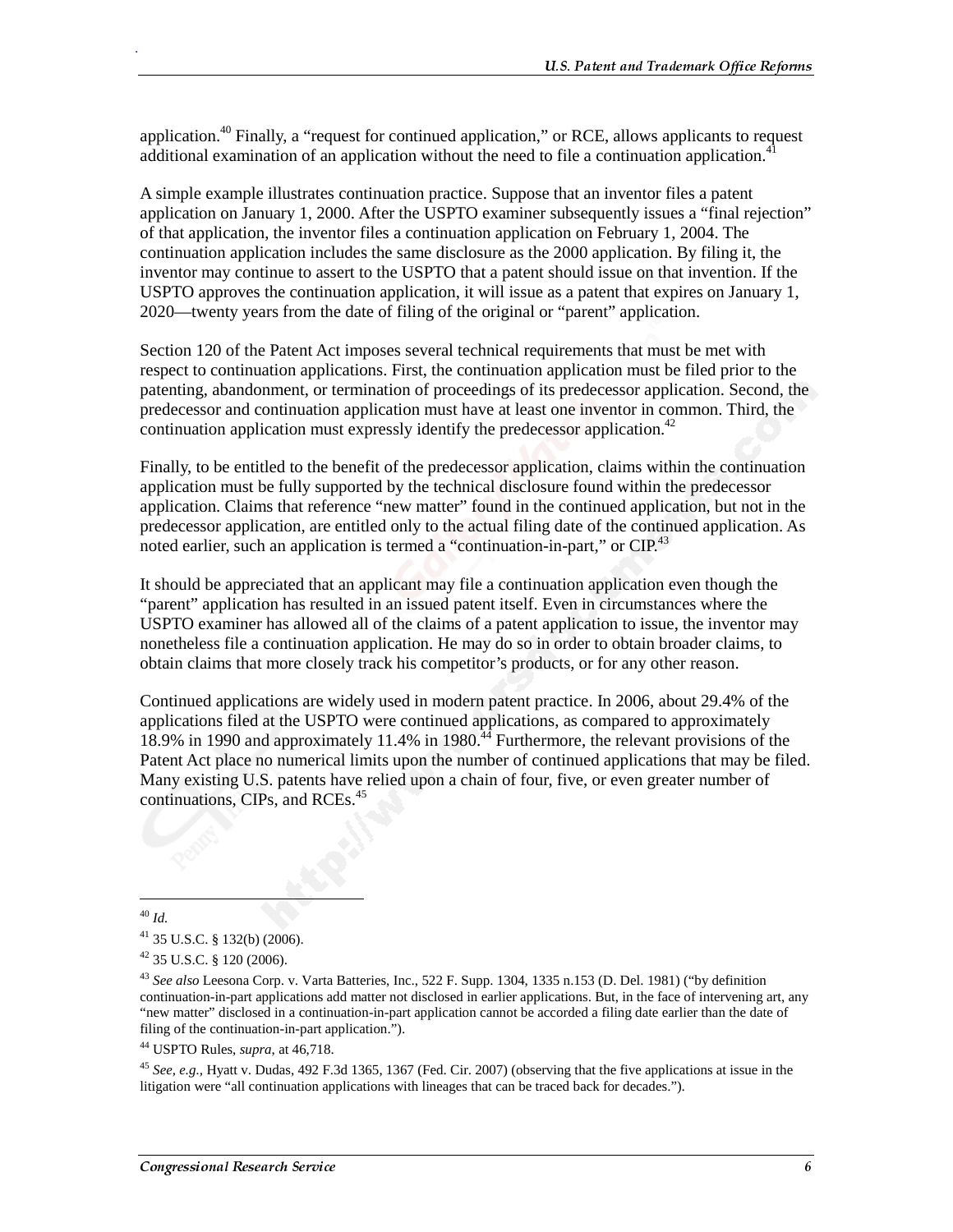#### The USPTO Continued Application Rules

As part of its rules announcement of August 21, 2007, the USPTO imposed some limitations upon the number of continued applications that could be filed absent a petition by the applicant. In particular, the USPTO rules stipulate that applicants may file only two continuations or CIPs, plus one RCE, with respect to an original application as a matter of right. In order to file additional continued applications, the applicant must submit a petition showing an amendment, argument, or evidence that could not have been previously submitted.

The USPTO issued the rules on August 21, 2007, and followed them with an additional "clarification" memorandum on October 10, 2007.<sup>46</sup> The rules were to apply to applications filed after November 1, 2007. In addition, the rules were to apply to applications that had been filed at the USPTO prior to November 1, 2007, provided that they had not yet been reviewed by the USPTO.

The USPTO rationalized its rule in part on the basis of administrative efficiency. As explained by the USPTO:

The volume of continued examination filings ... is having a crippling effect on the Office's ability to examine "new" (i.e., non-continuing) applications.... The cumulative effect of these continued examination filings is too often to divert patent examining resources from the examination of new applications disclosing new technology and innovations, to the examination of applications that are a repetition of prior applications that have already been examined and have either issued or become abandoned.<sup>4</sup>

The USPTO has also explained that the public interest lies in knowledge of the scope of patent claims. According to the USPTO, the filing of a sequence of continued applications leaves the public "with an uncertainty as to what the set of patents resulting from the initial application will  $cover.$ <sup>48</sup>

Academics have also criticized continued application practice. Mark Lemley and Kimberly Moore, then members of the Berkeley and George Mason law school faculties respectively,<sup>49</sup> stated that continued application practice has introduced a number of deleterious consequences into the patent law:

First, at a minimum, continuation practice introduces substantial delay and uncertainty into the lives of a patentee's competitors, who cannot know whether a patent application is pending in most circumstances. Second, the structure of the PTO suggests that continuations may well succeed in "wearing down" the examiner, so that the applicant obtains a broad patent not because he deserves one, but because the examiner has neither incentive nor will to hold out any longer. Third, continuation practice can be—and has been—used

 $\overline{a}$ 

<sup>&</sup>lt;sup>46</sup> USPTO, "Clarification of the Transitional Provisions Relating to Continuing Applications and Applications Containing Patentably Indistinct Claims" (October 10, 2007) (available at http://www.uspto.gov/web/offices/pac/dapp/ opla/preognotice/clmcontclarification.pdf).

<sup>47</sup> USPTO Rules, *supra*, at 46,718. *See also* Bruce A. Kaser, "Patent Application Recycling: How Continuations Impact Patent Quality & What the USPTO Is Doing About It," 88 *Journal of the Patent and Trademark Office Society* (2006), 426.

<sup>48</sup> USPTO Rules, *supra*, at 46,718.

<sup>&</sup>lt;sup>49</sup> Professor Lemley has since joined the faculty of the Stanford Law School, while Professor Moore has been appointed as a Circuit Judge of the United States Court of Appeals for the Federal Circuit.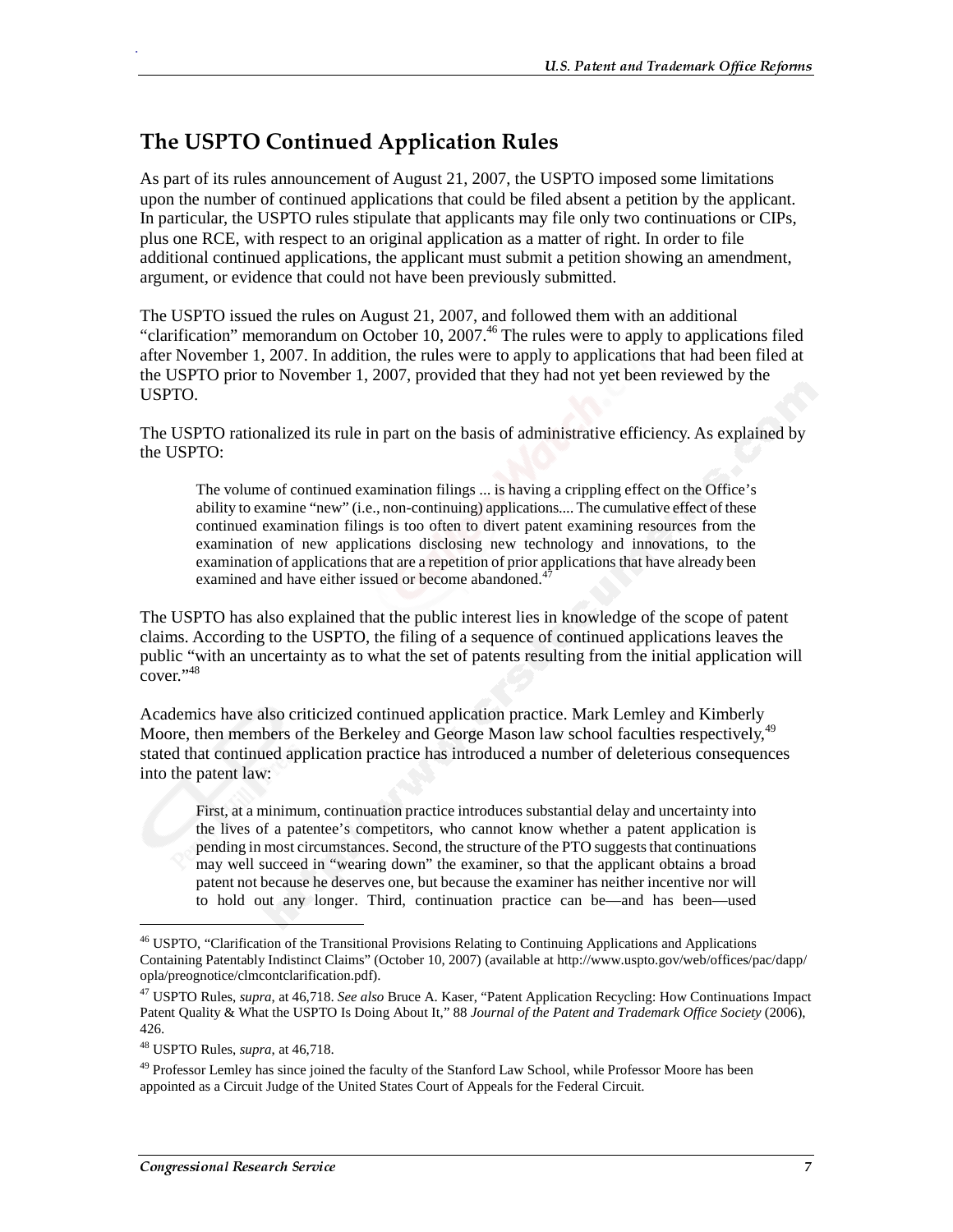strategically to gain advantages over competitors by waiting to see what product the competitor will make, and then drafting patent claims specifically designed to cover that product. Finally, some patentees have used continuation practice to delay the issuance of their patent precisely in order to surprise a mature industry, a process known as "submarine patenting."<sup>50</sup>

On the other hand, critics of the USPTO rules explain that continuation practice has a number of beneficial attributes. First, some observers believe that continued application practice allows inventors to pursue a cautious, deliberate strategy before the USPTO, allowing them to obtain robust patent rights. This tactic may be appropriate in view of recent judicial opinions that have emphasized the doctrine of "prosecution history estoppel."<sup>51</sup> Broadly stated, this principle allows courts to consider negotiations between the applicant and the examiner when determining the scope of rights associated with a particular patent. In view of these judicial developments, some patent practitioners believe that it is unwise to make certain concessions to the examiner during the course of prosecution. The ability to file a continued application supports this strategy by allowing additional opportunities for discourse between the applicant and examiner.<sup>52</sup>

Second, critics of the USPTO rules state that continued applications allow innovative firms to procure patent claims that relate to the products that they will ultimately market. For example, a pharmaceutical and biotechnology firm may file a patent application incorporating claims directed towards a broad category of compounds. At the time of the initial filing, however, that firm may not have conducted the extensive testing and research that is often needed to identify the particular member of that category that will be brought to market. Under current law, once that particular compound has been identified, the firm may file a continuation application specifically claiming it. $53$ 

Should administrative rulemaking impose limitations upon continuing applications, some observers believe that pharmaceutical and biotechnology firms in particular may potentially be unable to obtain claims that both cover their marketed products and be able to withstand validity challenges on a reliable basis.<sup>54</sup> This tendency could potentially diminish the effectiveness of patent protection within industries where the patent system is widely acknowledged as crucial to  $innovation.<sup>55</sup>$ 

Third, critics of the USPTO rules have asserted that some examiners at times do not understand the invention presented to them in particular applications. The use of continued applications is, in their view, necessary to obtain a competent examination.<sup>56</sup> In addition, some observers believe

l

<sup>50</sup> Mark A. Lemley & Kimberly A. Moore, "Ending Abuse of Patent Continuations," 84 *Boston University Law Review* (2004), 65.

<sup>51</sup> *See* Festo Corp. v. Shoketsu Kinzoku Kogyo Kabushiki Co., 532 U.S. 722 (2002).

<sup>52</sup> *See* Letter to the Honorable Jon Dudas, Under Secretary of Commerce and Director of the USPTO, from Michael Kirk, Executive Director, American Intellectual Property Law Association (April 24, 2006), at 5 (available at http://www.uspto.gov/web/offices/pac/dapp/opla/comments/fpp\_continuation/aipla.pdf).

<sup>53</sup> *See* Letter to the Honorable Jon Dudas, Under Secretary of Commerce and Director of the USPTO, from David E. Korn, Assistant General Counsel, Pharmaceutical Research and Manufacturers of America (May 2, 2006), at 3 (available at http://www.uspto.gov/web/offices/pac/dapp/opla/comments/fpp\_continuation/phrma\_con.pdf). <sup>54</sup> *Id.*

<sup>55</sup> *See* Claude E. Barfield & Mark A. Groombridge, "Parallel Trade in the Pharmaceutical Industry: Implications for Innovation, Consumer Welfare, and Health Policy," 10 *Fordham Intellectual Property, Media and Entertainment Law Journal* (1999), 185.

<sup>56</sup> *See* Letter to the Honorable Jon Dudas, Under Secretary of Commerce and Director of the USPTO, from Marc S. (continued...)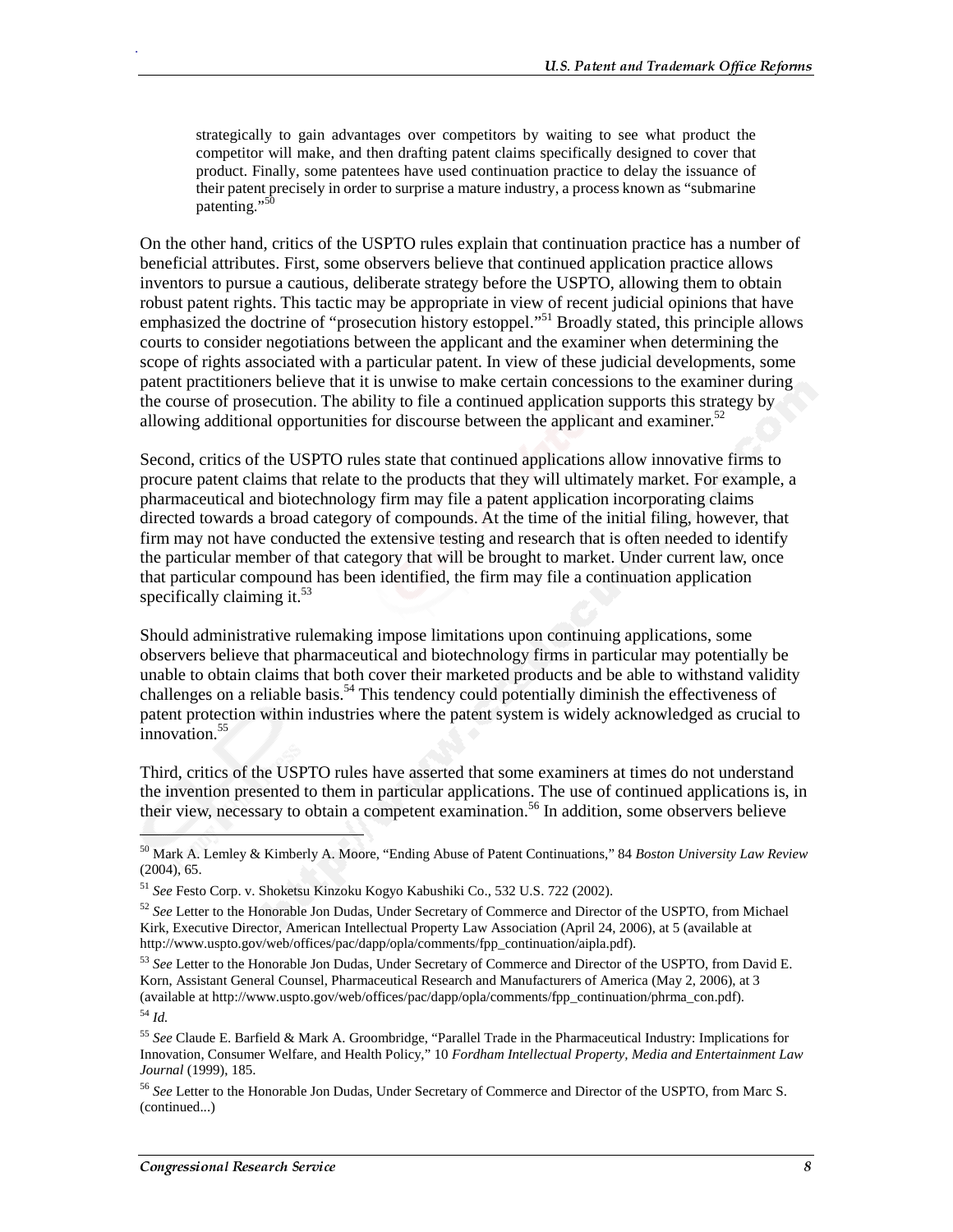that certain examiners have encouraged the filing of continued applications in order to inflate statistics pertaining to their workplace productivity.<sup>57</sup>

### **Patent Claiming Practice Reform**

#### **Patent Claiming Practice**

.

In addition to addressing continued applications, the USPTO Rules also announced changes to claiming practice. As noted previously, the Patent Act requires each patent to include "one or more claims particularly pointing out and distinctly claiming the subject matter which the applicant regards as his invention."58 The claims set forth the proprietary rights that the patent owner asserts for itself. In particular, the words of a patent's claims are compared to the physical features of an accused product to determine whether infringement has occurred.<sup>59</sup> As well, the teachings of earlier publications, patents, and other relevant "prior art" is compared to a patent's claims in order to decide whether the patented invention has been anticipated or would have been  $obvious.<sup>60</sup>$ 

Claims may be drafted in either "independent" or "dependent" format. A dependent claim references an earlier claim, but then provides additional limitations upon the scope of that claim. Claims 1 and 2 of U.S. Patent No. 4,161,079, which relate to traps for mice and other pests, provides an example of independent and dependent claims:

1. A trap for rodents or like pests comprising:

an enclosure for the pest to enter;

means for ensnaring the pest in the enclosure;

a charge of separately covered bait material mounted to the enclosure;

means for uncovering said covered bait material within the enclosure, said means for uncovering being operable externally of said enclosure;

whereby covered bait material may be stored for a long period of time and yet easily released when desired.

2. The invention of claim 1 wherein:

j

<sup>(...</sup>continued)

Adler, President, Intellectual Property Owners (May 3, 2006), at 3 (available at http://www.uspto.gov/web/offices/pac/ dapp/opla/comments/fpp\_continuation/ipo\_con.pdf).

<sup>57</sup> *See* Memorandum to the Honorable Jon Dudas, Under Secretary of Commerce and Director of the USPTO, from Graciela Cowger, Director, Oregon Patent Law Association (May 3, 2006), at 3 (available at http://www.uspto.gov/ web/offices/pac/dapp/opla/comments/fpp\_continuation/opla\_con.pdf).

<sup>58 35</sup> U.S.C. § 112 (2006).

<sup>59</sup> *See* Roger E. Schechter & John R. Thomas, *Intellectual Property: The Law of Copyrights, Patents, and Trademarks* § 20.2 (2003).

 $^{60}$  *Id.* at § 16.4.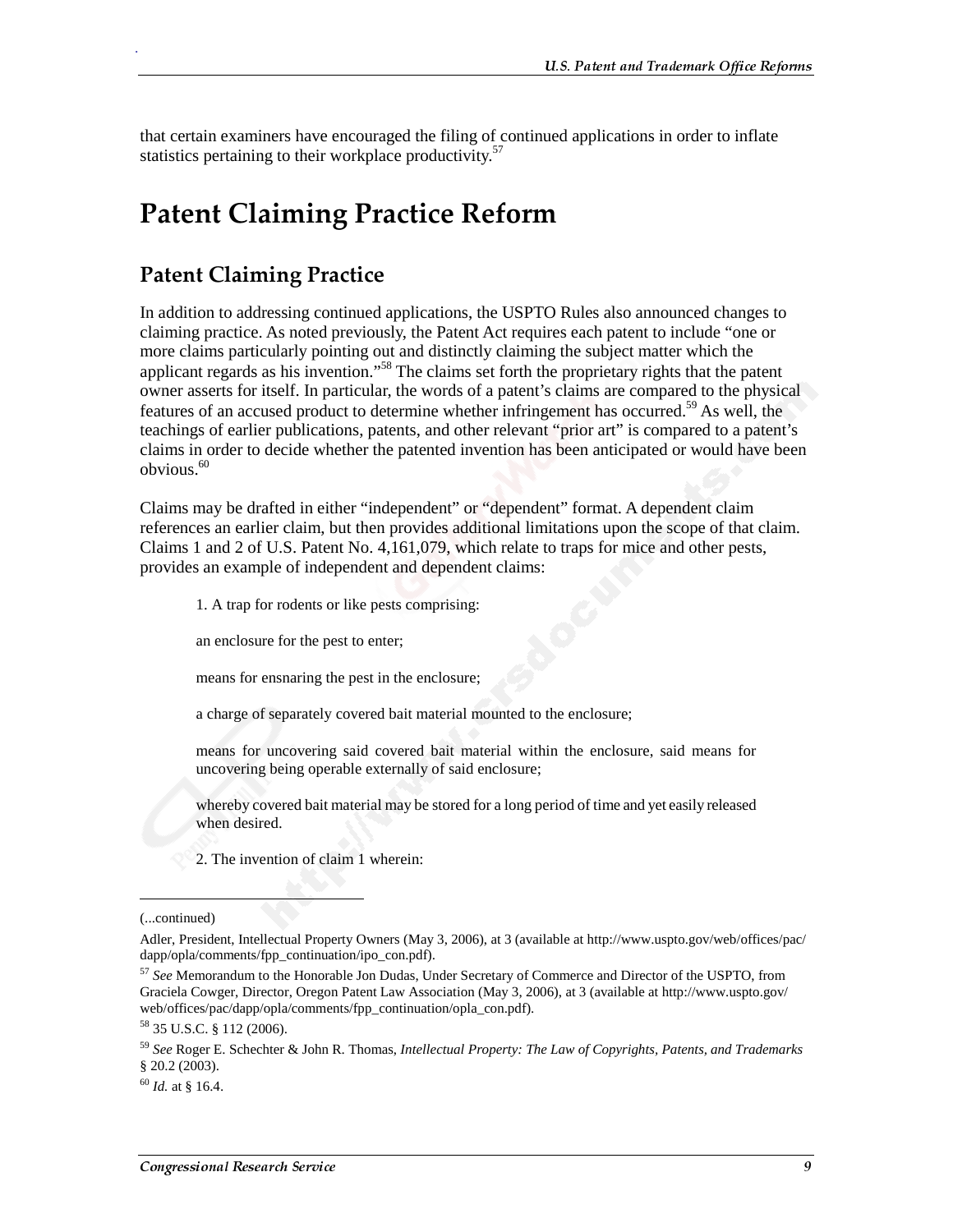said enclosure includes a window through which a user may look to see if a mouse or like pest is entrapped therein.

The use of dependent claims is largely a drafting convenience for patent applicants. In the mouse trap example, rather than reciting each of the features of claim 1 once more, claim 2 merely references them but also incorporates an additional limitation.<sup>61</sup>

In practice, most patents contain multiple claims. Each claim is ordinarily viewed as presenting a separate statement of the patented invention. It is possible that the patent proprietor's competitor may infringe some of the patent's claims, but not others, depending upon the precise wording of the claim. Similarly, a court may declare that some of the patent's claims are invalid, but uphold other claims, in view of novelty, nonobviousness, or other legal requirements to obtain a patent.<sup>62</sup> For the most part, then, each claim in a patent affords the patent owner separate proprietary rights that must be judged on its individual merits. $63$ 

Determinations as to the precise number of claims that a particular patent contains falls largely within the discretion of the individual who drafted the patent. As Paul Janicke, a member of the University of Houston law faculty, has explained:

No limit is placed on the number of claims that can be included in an application. Most good patent attorneys write many of them of varying scope, in case the broadest turn out to be invalid because they cover some unknown piece of prior art, and in case the narrowest fail to provide commercially effective scope because they are easily designed around. Each claim is judged for validity and infringement as though it were a sort of mini-patent unto itself. To win an infringement case, the patentee need only establish infringement of one claim that the defendant is unable to invalidate. Such a system encourages the most diverse possible claiming. It is a good system for protecting inventions.  $64$ 

The USPTO fee schedule provides some financial incentives to limit the number of claims in a particular patent. The basic filing fee for patent applications is currently \$310.<sup>65</sup> For each independent claim in excess of three, the USPTO imposes a surcharge of \$210. In addition, for each claim in excess of 20, whether dependent or independent, the USPTO imposes a surcharge of \$50.66 As a result, incorporating large numbers of claims within a patent may lead to a substantial increase in the official fees associated with its acquisition.

Empirical studies have arrived at varying results on the average number of claims per patent, depending on the sampling technique employed and the time frame under consideration. Patent lawyer Peter L. Giunta reported an average of 3.09 independent claims and 18.15 total claims per patent issued in 2003.<sup>67</sup> John Allison and Mark Lemley, members of the faculties of the

 $\overline{a}$ 

<sup>61</sup> Schechter & Thomas, *supra*, at § 18.2.2.1.

<sup>62</sup> *See* 35 U.S.C. § 282 (2006).

<sup>63</sup> Schechter & Thomas, *supra*, at § 18.2.

<sup>64</sup> *See* Paul Janicke, "Heat of Passion: What Really Happened in *Graver Tank*," 24 *American Intellectual Property Law Association Quarterly Journal* (1996), 1.

<sup>&</sup>lt;sup>65</sup> It should be appreciated that the USPTO will ordinarily charge additional fees during the course of the patent acquisition process beyond the assessment for filing the application. Among these are a \$510 search fee, \$210 examination fee and \$1,440 issuance fee. *See* USPTO, FY2008 Fee Schedule (available at http://www.uspto.gov/web/ offices/ac/qs/ope/fee2007september30.htm).

<sup>66</sup> *Id.*

<sup>67</sup> Peter L. Giunta, "Quid Pro Whoa!: An Exponential Fee Structure for Patent Applications," 25 *Cardozo Law Review* (continued...)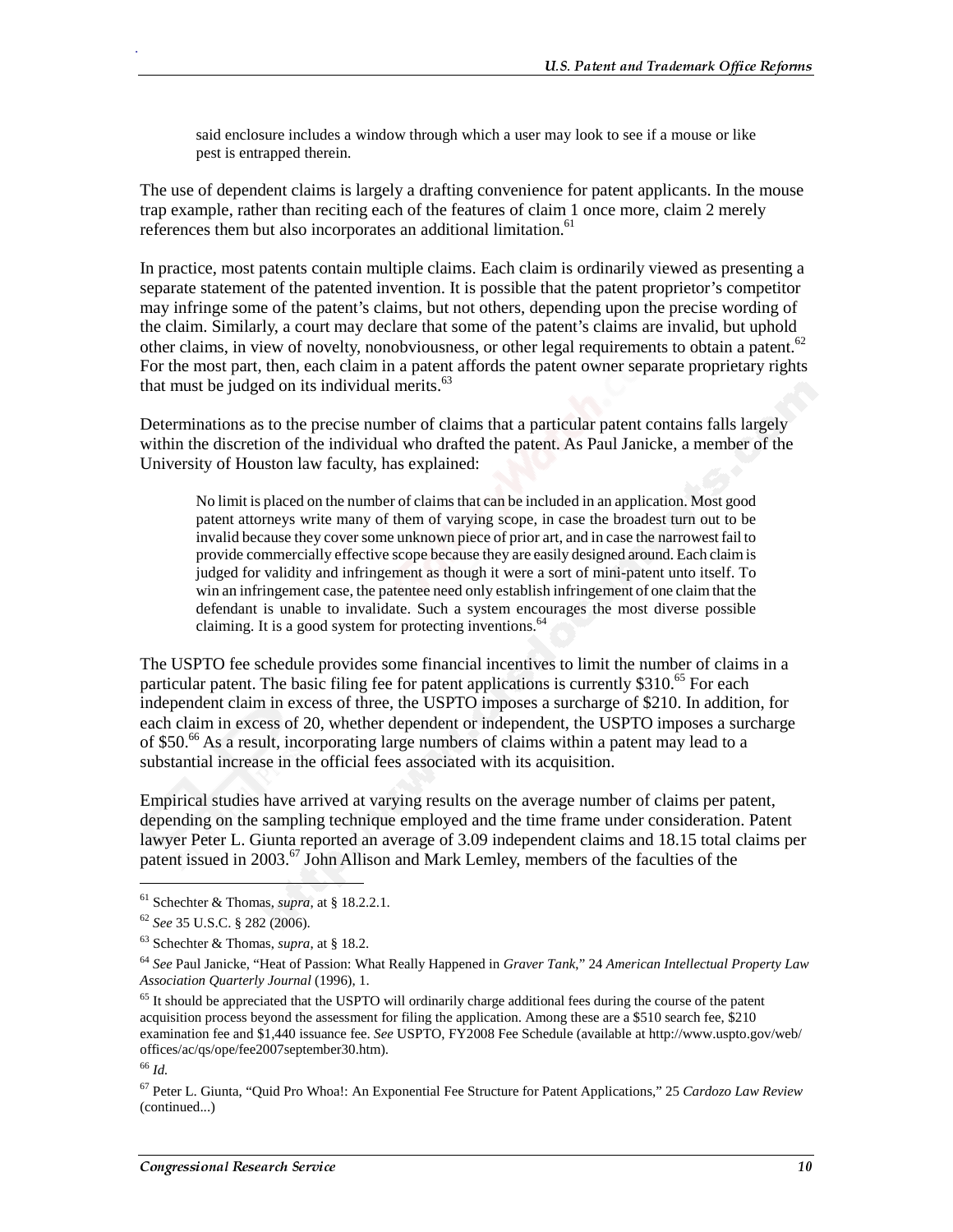University of Texas and Stanford University respectively, sampled 1,000 patents issued between 1976 and 1978, and another 1,000 patents issued between 1996 and 1998. Allison and Lemley reported an average of 9.94 claims per patent for the 1970's patents, and 14.87 claims per patent for the 1990's patents.<sup>68</sup> Both the Giunta and Allison-Lemley studies agreed that the average number of claims per patent has increased over time.

It should be appreciated, however, that some patents incorporate considerably more claims than average. For example, in the well-known patent litigation involving the BlackBerry® mobile communications device,  $^{69}$  the patent proprietor asserted charges of infringement based upon five patents. The first of these patents to issue incorporated 89 claims; the remaining four included 276, 223, 341, and 665 claims respectively.<sup>70</sup> As a general matter, one empirical study has concluded that patents of greater value to their owners tend to have a larger number of claims than average. $71$ 

#### **The USPTO Claim Rules**

Following issuance of notice and a period of public commentary, the USPTO promulgated rules that would impose an obligation upon inventors who file patent applications that have more than five independent claims, or more than 25 total claims (dependent or independent).<sup>72</sup> That obligation consists of the duty to prepare and file an Examination Support Document, or ESD. The ESD contains information about the claimed inventions that may assist the USPTO in conducting its examination tasks. In order to prepare the ESD, the applicant must conduct a search of databases of patents and the scientific literature. The applicant must then provide a detailed explanation of why the submitted claims are patentable over the prior art discovered during the search, as well as provide additional information pertinent to the patentability determination.<sup>73</sup>

The USPTO is concerned that applicants might attempt to file multiple applications directed toward the same or similar inventions in order to avoid the obligation to submit an ESD. The USPTO rules therefore require applicants to disclose all applications that are commonly owned and have at least one inventor in common.<sup>74</sup> If the examiner determines that the applications have "substantially overlapping disclosures," the examiner may presume that the claims are not

 $\overline{\phantom{a}}$ 

<sup>(...</sup>continued)

<sup>(2004), 2317.</sup> 

<sup>68</sup> John Allison & Mark Lemley, "The Growing Complexity of the United States Patent System," 82 *Boston University Law Review* (2002), 77.

<sup>69</sup> NTP, Inc. v. Research in Motion, Ltd., 418 F.3d 1281 (Fed. Cir. 2005). *See* Gerard N. Magliocca, "Blackberries and Barnyards: Patent Trolls and the Perils of Innovation," 82 *Notre Dame Law Review* (2007), 1809.

<sup>70</sup> The five patents asserted in the *NTP v. RIM* litigation were U.S. Patent Nos. 5,436,960; 5,625,670; 5,819,172; 6,067,451; and 6,317,592.

<sup>71</sup> John R. Allison *et al.*, "Valuable Patents," 92 *Georgetown Law Journal* (2004), 435.

<sup>72</sup> USPTO Rules, *supra*, at 46,721.

 $^{73}$  More specifically, an ESD must include (1) a statement explaining that a prior art search was done; (2) a listing of the search results most closely related to the subject matter of each claim; (3) identification of all the limitations of each claim that are disclosed by the prior art; (4) a detailed explanation particularly pointing out how each of the independent claims is patentable over the prior art; and  $(5)$  a showing where each limitation of each of the claims is supported by the patent's specification. *Id.* at 46,741 (discussing Rule 265).

<sup>74</sup> USPTO Rules, *supra*, at 46,721.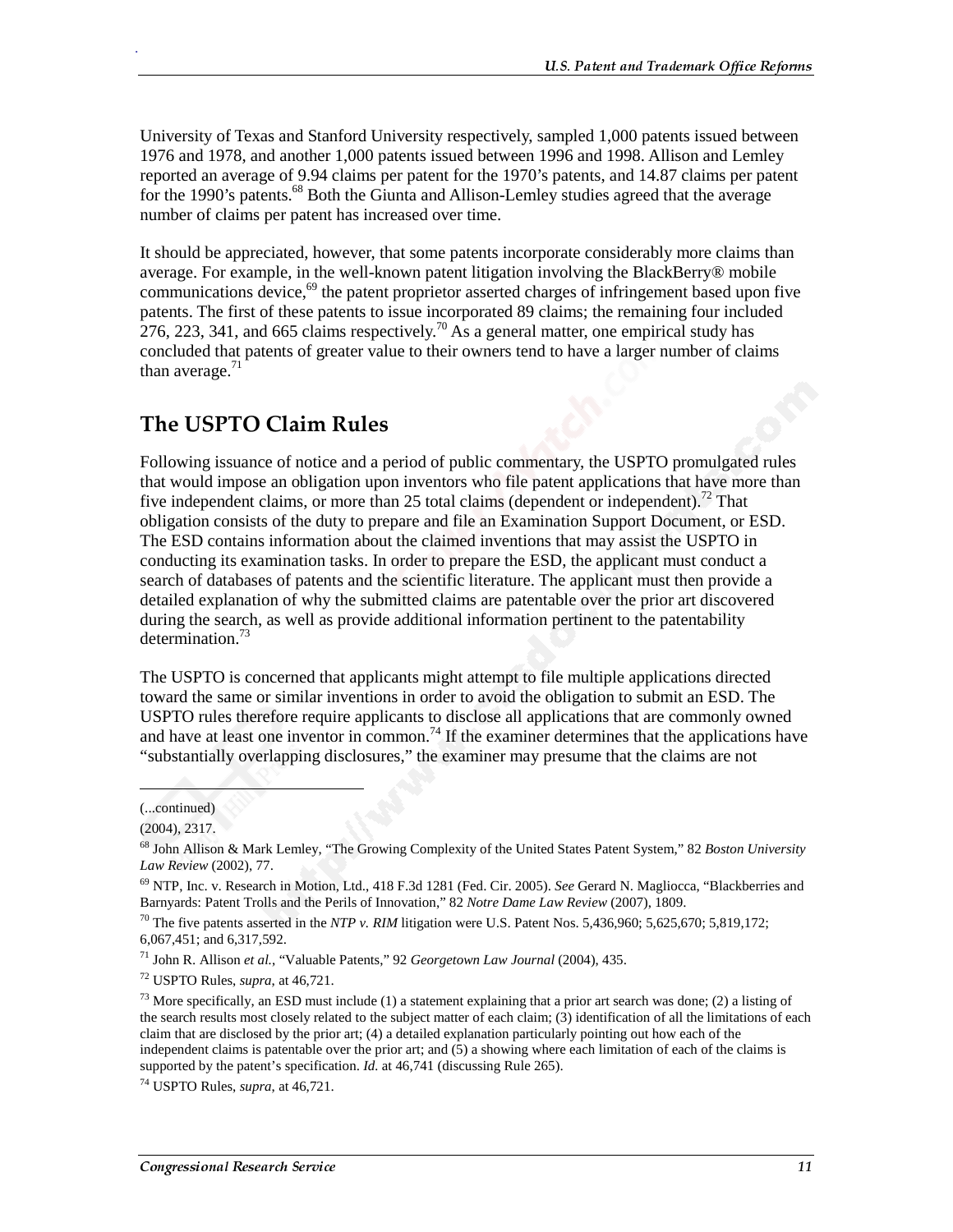"patentably distinct" and will apply the 5/25 claim limitation to the total number of claims in the relevant applications. The USPTO further "cautioned" applicants from attempting to avoid this rule by filing separate applications outside the two-month window.<sup>75</sup>

On the other hand, the USPTO has recognized that applicants may permissibly file continued applications in order to obtain additional claims without the filing of an ESD. As the new continuation rules allow applicants to file two continuation applications and one RCE without special justification, applicants may potentially obtain 15 independent claims, and 75 total claims without the filing of an  $ESD<sup>76</sup>$ 

As with the rules with respect to continued applications, the claiming practice rules were to apply to applications filed after November 1, 2007. In addition, the rules were to apply to applications that had been filed at the USPTO prior to November 1, 2007, provided that they had not yet been reviewed by the USPTO.

The USPTO justified these restrictions upon claiming practice on a number of grounds. One rationale was that these reforms would lead to a "better focused and effective examination process" that would allow examiners to concentrate upon a smaller number of claims, or in the alternative be assisted by an  $ESD<sup>77</sup>$  According to the USPTO, the result would be a reduction in "the large and growing backlog of unexamined applications," while "the quality of issued patents" would be maintained or possibly improved.<sup>78</sup>

The USPTO also expressed concerns that, absent rule changes, the public would face difficulty in analyzing numerous claims in issued patents that were directed towards "patentably indistinct inventions."<sup>79</sup> Patents are often complex, technical instruments that may prove difficult to parse.<sup>80</sup> It is not uncommon for jurists who frequently adjudicate disputes concerning patents to disagree on their appropriate construction.<sup>81</sup> The transaction costs and uncertainty surrounding determinations of patent scope may be further exaggerated if the patent includes a large number of claims. These circumstances may not favor the ability of others to innovate themselves, and also to compete in the marketplace.

Although the USPTO rules place no absolute restrictions upon the number of claims that may be incorporated within a particular application, they were subject to negative commentary by many patent professionals. In particular, some observers viewed the filing of an ESD as a costly, timeconsuming, and potentially risky endeavor. Patent attorneys John Pegram and Ronald Lundquist opined that preparing an ESD may require more technical and legal effort than drafting its associated patent application.<sup>82</sup> Submitting an ESD might therefore significantly increase the costs of procuring patent rights in the United States.

j

<sup>75</sup> *Id.* at 46,722.

<sup>76</sup> *Id.* at 46,721.

<sup>77</sup> *Id.* at 46,717.

<sup>78</sup> *Id.*

<sup>79</sup> *Id.* at 46,718.

<sup>80</sup> *See* Allison & Lemley, *supra*.

<sup>81</sup> *See* Andrew B. Dzeguze, "Did *Markman* and *Phillips* Answer the Right Question? A Review of the Fractured State of Claim Construction Law and the Potential Use of Equity to Unify It," 15 *Texas Intellectual Property Law Journal* (2007), 457.

<sup>&</sup>lt;sup>82</sup> John B. Pegram & Ronald C. Lundquist, "USPTO Final Rule Changes for Continuations and Claims," (September 6, (continued...)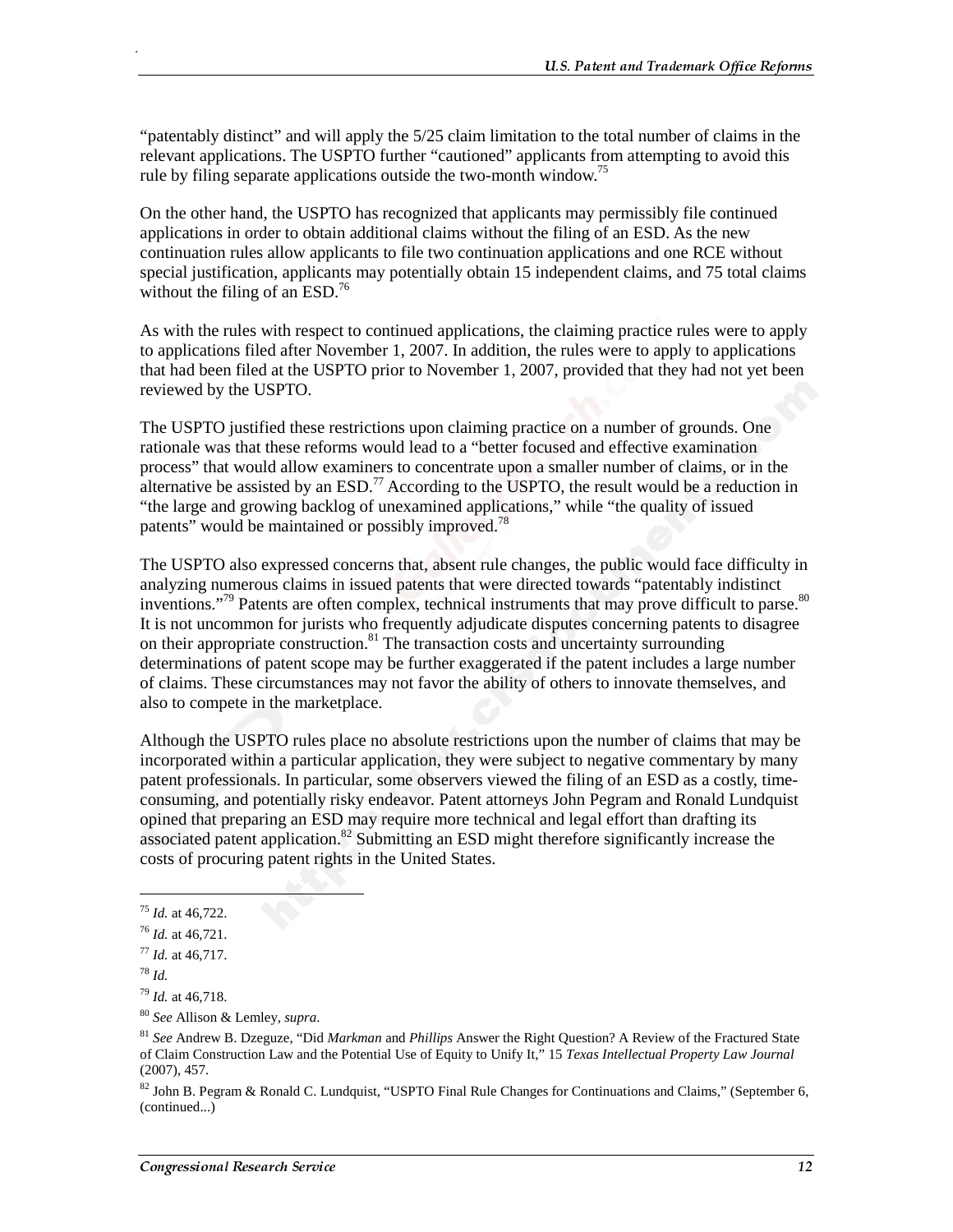In addition, some observers believe that ESDs will commonly incorporate statements and disclosures that might potentially be viewed as admissions. An ESD might therefore limit the scope of protection and enforceability of any patent that resulted from its application.<sup>83</sup> Other observers believed that the claim rules would negatively impact patent rights without meaningfully serving the goals identified by the USPTO. As explained by patent attorneys John R. Harris and Daniel E. Sineway:

For the USPTO to claim that an ESD will "improve examination quality" seems disingenuous—the improvement in quality will likely result *not* from any greater scrutiny or effort by the patent examiner, but from patent applicants providing the examiner with the ammunition to reject the application. The ESD will give examiners the information and reasoning needed to deny a patent, and/or force the applicant to fill the file history with information that helps infringers avoid liability in later litigation.<sup>8</sup>

As a result, patent attorney Kevin Noonan opined that "an applicant should avoid filing an ESD under any circumstances."85

If inventors widely subscribe to this view, then they will be practically limited in the number of claims that they can obtain from the USPTO. This effect may limit the extent of patent protection an inventor may effectively procure, particularly in view of a number of judicial opinions that have stressed that inventors possess the ability to draft claims using words of their own choosing.<sup>86</sup> Courts have further observed that a patent's claims are intended to provide notice to third parties of its owner's proprietary rights.<sup>87</sup> If the claims do not match the accused infringer's product or process literally, then courts may be reluctant to employ equitable principles such as the "doctrine of equivalents" to reach a finding of infringement.<sup>88</sup> As the Federal Circuit explained, "as between the patentee who had a clear opportunity to negotiate broader claims but did not do so, and the public at large, it is the patentee who must bear the cost of its failure to seek protection for [a] forseeable alteration of its claimed [invention]."<sup>89</sup> Some observers believe that the combination of judicial stress upon precise claim drafting and administrative limitations upon claims will make the patent system less attractive, thereby decreasing investment in R&D, diminishing innovation, and encouraging use of trade secret law.<sup>90</sup>

 $\overline{a}$ 

<sup>(...</sup>continued)

<sup>2007) (</sup>available at http://www.fr.com/news/2007/Sept/v3%209%206%2007%20Rules%20Webinar.pdf).

<sup>83</sup> John R. Harris & Daniel E. Sineway, "New USPTO Rules Will Significantly Affect Patent Strategy: Several New Rules Create Sweeping Changes in Patent Office Procedure," (September 27, 2007) (available at

http://www.mmmlaw.com/downloads/clientalerts/NewUSPTORulesMaySignificantlyAffectProsecutionStrategy.pdf). 84 Harris & Sineway, *supra*, at 3.

<sup>85</sup> Kevin E. Noonan, "An Analysis of the New Rules: USPTO Releases ESD Guidelines," (September 17, 2007) (available at http://www.patentdocs.us/patent\_docs/2007/09/an-analysis-o-8.html).

<sup>86</sup> *See* Sage Products, Inc. v. Devon Industries, Inc., 126 F.3d 1420, 1425 (Fed. Cir. 1997).

<sup>87</sup> *See* Warner-Jenkinson Co. v. Hilton Davis Chemical Co., 520 U.S. 17, 28-29 (1997).

<sup>88</sup> *See* Stumbo v. Eastman Outdoors, Inc., 508 F.3d 1358, 1364 (Fed. Cir. 2007) ("A finding of infringement under the doctrine of equivalents requires a showing that the difference between the claimed invention and the accused product was insubstantial.").

<sup>89</sup> Sage Products, *supra*, at 1425.

<sup>90</sup> *See* Letter to the Honorable Jon Dudas, Under Secretary of Commerce and Director of the USPTO, from E. Anthony Figg, Chair, American Bar Association Section of Intellectual Property Law (May 3, 2006) (available at http://www.uspto.gov/web/offices/pac/dapp/opla/comments/fpp\_claims/aba-ipl.pdf).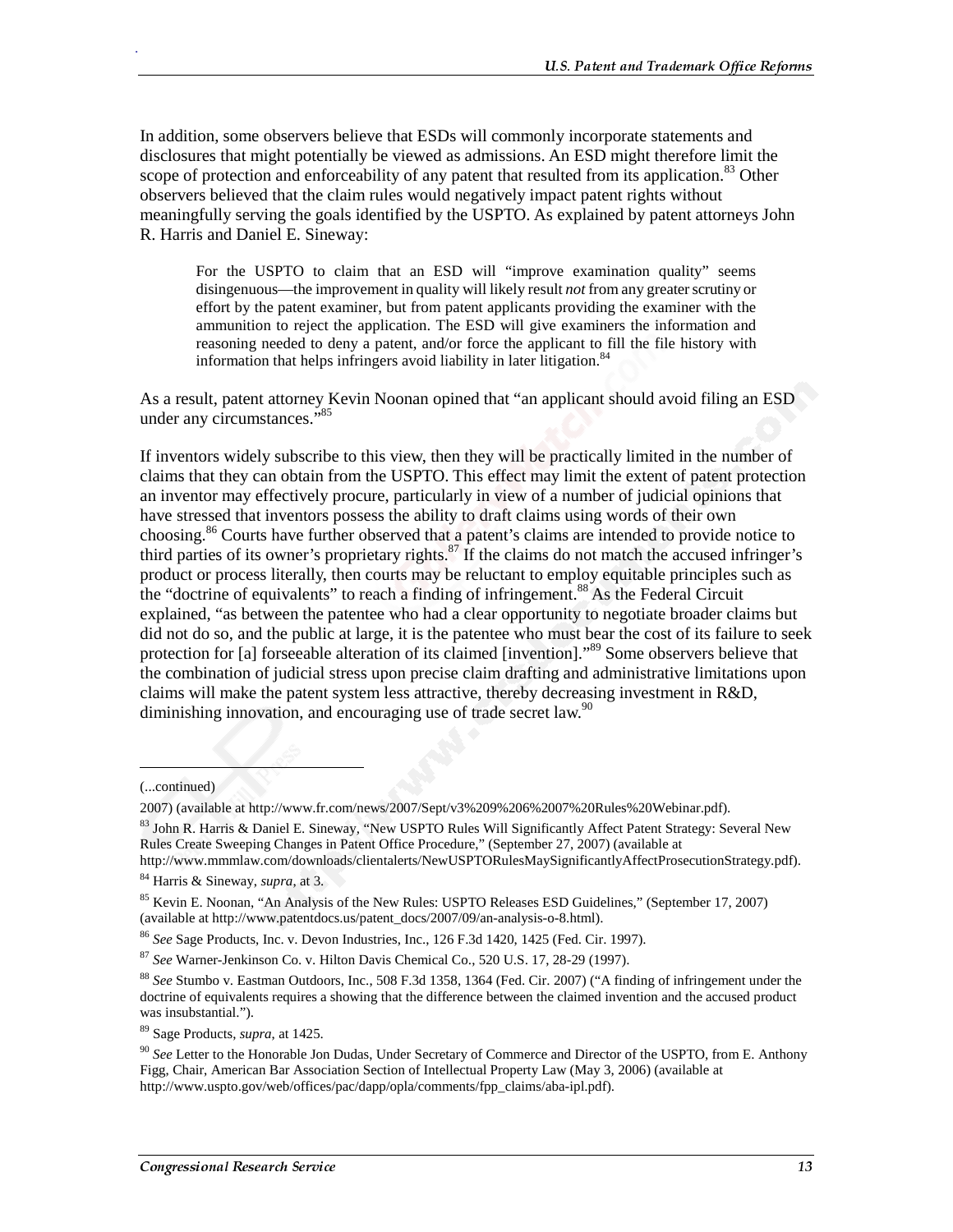## The *Tafas v. Dudas* Litigation

Criticisms over the propriety of the claims and continued application rules led to litigation against the USPTO in federal court. Legal challenges to the rules resulted in the April 1, 2008 decision in Tafas v. Dudas.<sup>91</sup> There, the U.S. District Court for the Eastern District of Virginia concluded that the USPTO claims and continued application rules were substantive in nature. Because Congress has not granted general substantive rulemaking power to the USPTO, the District Court declared that the rules were void and therefore unenforceable.

The *Tafas v. Dudas* ruling arose from lawsuits filed by two separate plaintiffs: (1) individual inventor Triantafyllos Tafas, and (2) the multinational pharmaceutical enterprise organized as Smithkline Beecham Corp. and Glaxo Group Limited. The plaintiffs requested a permanent injunction that would prevent the USPTO from implementing the claims and continued application rules.<sup>92</sup>

Although a number of arguments were before the District Court, Judge Cacheris confined his ruling to the issue of whether the USPTO claims and continued application rules were substantive or not. He concluded that the rules were indeed substantive because they would "affect[] individual rights and obligations."93 In particular, Judge Cacheris observed that the Patent Act placed no strict limitations upon the number of claims or continuing applications that an inventor could pursue. Because the rules would deprive inventors of these rights, they were substantive in nature and thus beyond the ability of the USPTO to enact.<sup>94</sup>

In keeping with its opinion, the District Court issued an order permanently enjoining the USPTO from implementing its claims and continued application rules. The USPTO has appealed this judgment to the Federal Circuit, where the appeal remains pending at the time of the publication of this report.

# **IDS Practice Reform**

Although patent professionals have focused attention upon the claims and continued application rules, the USPTO has proposed additional reforms as well. One of these reforms relates to the socalled Information Disclosure Statement, or IDS.<sup>95</sup> An IDS is a document submitted to the USPTO that discloses all journal articles, patents, and other "prior art" of which a patent applicant is aware.<sup>96</sup> The USPTO has expressed concerns that applicants too frequently include numerous "irrelevant or marginally relevant" prior art reference that not only fail to bring the

 $\overline{a}$ 

<sup>91</sup> *See* Tafas v. Dudas, Case No. 1:07cv846 (E.D. Va. 2007); Smithkline Beecham Corp. v. Dudas, Case No. 1:07cv1008 (E.D. Va. 2007).

 $92$  Tafas v. Dudas, slip op. at 2.

<sup>&</sup>lt;sup>93</sup> *Id.* at 17 (quoting Chrysler Corp. v. Brown, 441 U.S. 281, 302 (1979)).

<sup>94</sup> *Id.* at 18-20, 22-23.

<sup>&</sup>lt;sup>95</sup> Department of Commerce, USPTO, "Changes to Information Disclosure Statement Requirements and Other Related Matters," 71 *Federal Register* 38,808 (July 10, 2006) (hereinafter "IDS Notice").

<sup>&</sup>lt;sup>96</sup> See Black's Law Dictionary 795 (Thomson-West, 8<sup>th</sup> ed. 2004).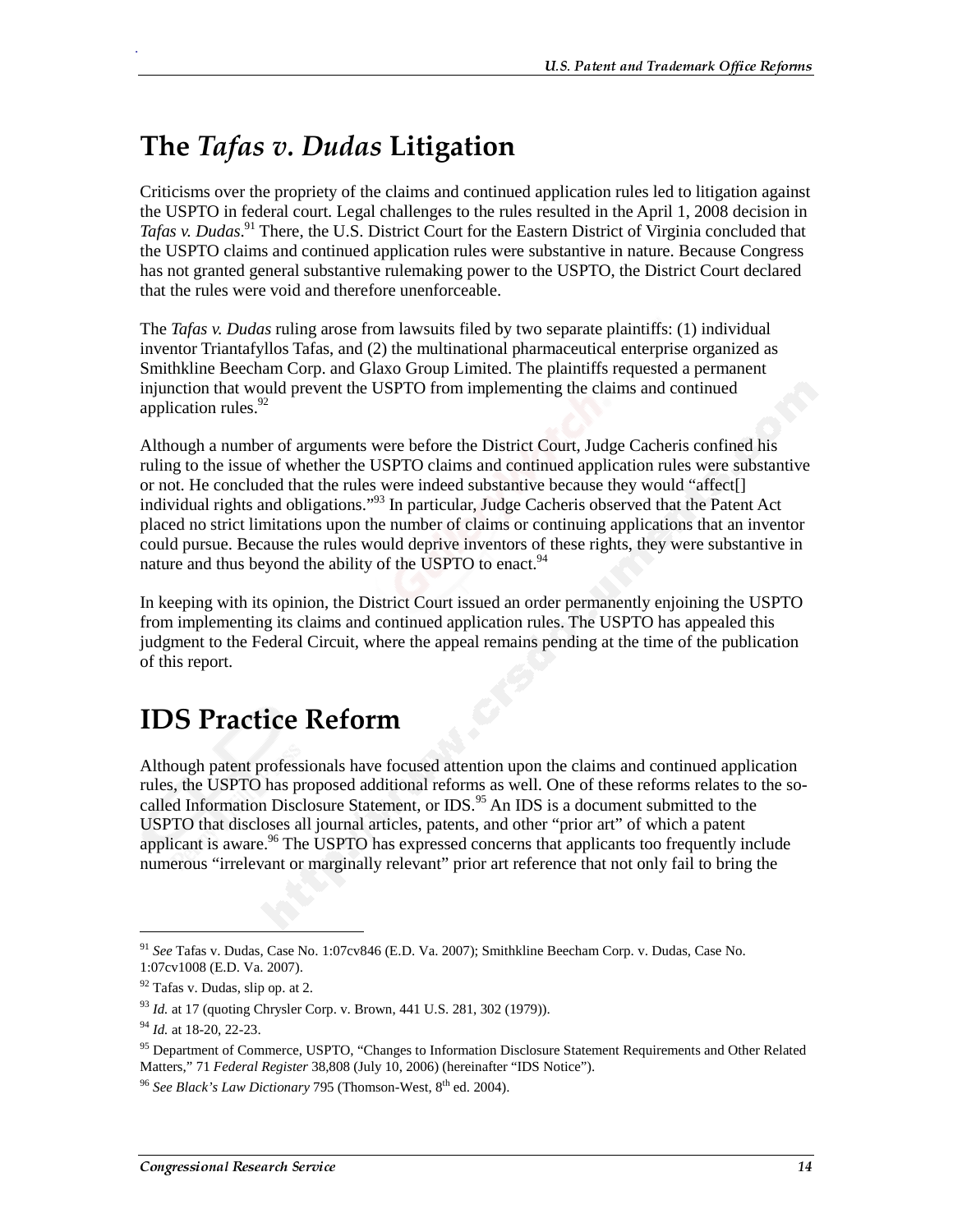most relevant material to the attention of examiners, but also require them to sort through dozens or hundreds of documents that are not pertinent to the question of patentability.<sup>97</sup>

As a result, the USPTO has proposed rules that would impose additional applicant responsibilities with respect to IDS filings. In particular, the USPTO proposes that if more than 20 documents are disclosed in an IDS, the applicant must provide an explanation of each cited document. That explanation consists of "an identification of a portion of a document that caused it to be cited, and an explanation of how the specific feature, showing, or teaching of the document correlates with language in one or more claims."<sup>98</sup> If an IDS contains fewer than 20 documents, the applicant would be required to provide an explanation only for documents not published in English, or for English-language documents over 25 pages in length. $99$ 

Critics of the proposed IDS rules assert that "their practical effect will be to dramatically increase the cost of obtaining patent protection" and "make it much more difficult for inventors and innovators to protect their legitimate intellectual property rights . . .."<sup>100</sup> At present time, the USPTO has not taken final action with respect to the proposed IDS rules.

# **Congressional Issues and Alternatives**

Should Congress conclude that the current situation with respect to the USPTO rulemaking is satisfactory, then no action need be taken. If Congress wishes to intervene, however, a number of options present themselves. In the  $110<sup>th</sup>$  Congress, H.R. 1908 would have expressly provided the USPTO with regulatory authority to specify the circumstances under which a patent applicant may file a continued application.<sup>101</sup> That bill passed the House on September 7, 2007, as the "Patent Reform Act of 2007," and was referred to the Senate. No other legislation that was before the  $110<sup>th</sup> Congress—including S. 1145, the Senate legislation also titled the "Patent Reform Act"$ of 2007"—addresses the subject matter of the claims or continuation rules.

One possibility would be to provide the USPTO with substantive rulemaking authority. In the  $110<sup>th</sup>$  Congress, an earlier verison of H.R. 1908 would have granted the USPTO Director the authority to "promulgate such rules, regulations, and orders that the Director determines appropriate to carry out the provisions of this title or any other law applicable to the United States Patent and Trademark Office."<sup>102</sup> This provision was ultimately removed from the bill in favor of a more narrow grant of authority with respect to continued applications.

More specific legislative amendments provide another option. Amendments to the relevant provisions of the Patent Act could confirm that no limitations should be imposed upon the number of claims or continuations that applicants may file. They could also address IDS filing

j

<sup>97</sup> IDS Notice, 71 *Fed. Reg.* at 38,809.

<sup>98</sup> *Id.* at 38,810.

<sup>99</sup> *Id.*

<sup>&</sup>lt;sup>100</sup> See Letter to the Honorable Susan E. Dudley, Administrator, Office of Information and Regulatory Affairs, Office of Management of Budget, from David E. Boundy, Cantor Fitzgerald L.P. (October 17, 2007), at 2 (available at http://www.whitehouse.gov/omb/oira/0651/comments/477.pdf).

 $101$  H.R. 1908, § 14.

 $102$  H.R. 1908, § 11 (as originally introduced).